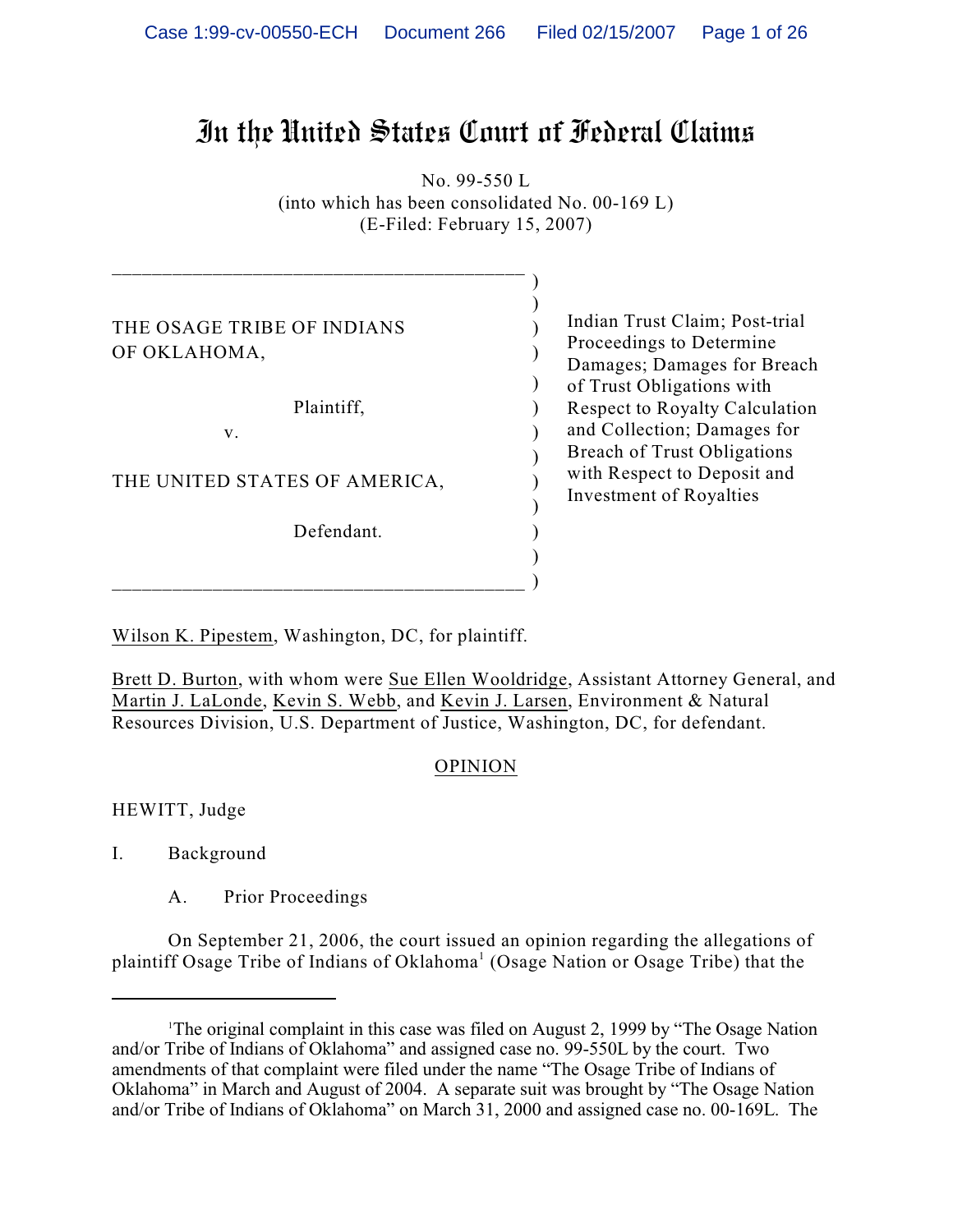United States violated its fiduciary duties by failing to collect, deposit and invest all moneys due from Osage oil leases. Osage Tribe of Indians of Okla. v. United States, 72 Fed. Cl. 629, 631 (2006) (Osage II). The rulings in the Osage II opinion relate to the Tranche One<sup>2</sup> trust fund mismanagement claims. Id. The Osage Nation identified two trust fund mismanagement claims which this court found, Osage II, 72 Fed. Cl. at 631, to be within the parameters set in Shoshone Indian Tribe of the Wind River Reservation v. United States, 364 F.3d 1339, 1350-51 (Fed. Cir. 2004) (Shoshone). First, plaintiff claimed that the United States failed to collect payments due under the Tranche One leases, failed to compute royalty payments in accordance with regulations, and deprived the Osage Nation of late payment fees for royalty payments not collected in a timely manner. Osage II, 72 Fed. Cl. at 631. The plaintiff's second claim was that the United States failed to invest the income it collected from the Tranche One leases in accordance with the law governing defendant's trust obligations to the Osage Tribe. Id.<sup>3</sup>

In Osage II, the court held that the Osage Tribe is entitled to compensation for the following breaches of five of defendant's fiduciary duties:

<sup>3</sup>As more particularly addressed in Osage Tribe of Indians of Oklahoma v. United States, 68 Fed. Cl. 322 (2005) (Osage I), plaintiff's claims are founded on the alleged breach of duties assumed by the United States under the terms of an agreement between the Osage Tribe and the United States enacted into law in 1906. See Act of June 28, 1906, ch. 3572, 34 Stat. 539 (1906 Act). In Osage I, the court found that "the plain language of section 4 of the 1906 Act establishes fiduciary duties that include both the proper management of Osage funds on deposit with the Treasury and the proper accounting of 'all moneys due, and all moneys that may become due,' 34 Stat. at 544, in accordance with the terms of the oil and gas leases." Osage I, 68 Fed. Cl. at 327. The court also found that proper accounting of oil and gas royalty payments necessarily encompasses "verification that the royalty paid is the amount contractually owed under the terms of the lease." Id. at 328.

court consolidated the cases on September 14, 2005 and designated the earlier-filed suit, case no. 99-550L, as the lead case. See Order of Sept. 14, 2005 at 1. As does plaintiff in its briefs, the court refers to plaintiff interchangeably as the Osage Tribe or the Osage Nation.

<sup>&</sup>lt;sup>2</sup>Plaintiff's claims were divided into two tranches with the first tranche (Tranche One) encompassing trust fund mismanagement claims within the parameters described by the United States Court of Appeals for the Federal Circuit in Shoshone Indian Tribe of the Wind River Reservation v. United States, 364 F.3d 1339, 1350-51 (Fed. Cir. 2004) (Shoshone). Osage Tribe of Indians of Okla. v. United States, 72 Fed. Cl. 629, 631 (2006) (Osage II). The second tranche (Tranche Two) encompasses all other claims. See Order of April 15, 2005 at 1 (filed in The Osage Nation and/or Tribe of Indians of Okla. v. United States, case no. 00-169L); see also Osage II, 72 Fed. Cl. at 631. Tranche One was further limited to consideration of four oil and gas leases for the following five months: January 1976, May 1979, November 1980, February 1986, and July 1989. See Order of February 22, 2006 at 2. The four oil and gas leases at issue are known as the East Hardy Unit, the North Burbank Unit, the North Avant Unit, and the Osage Hominy Unit. See Osage II, 72 Fed. Cl. at 631 n.2.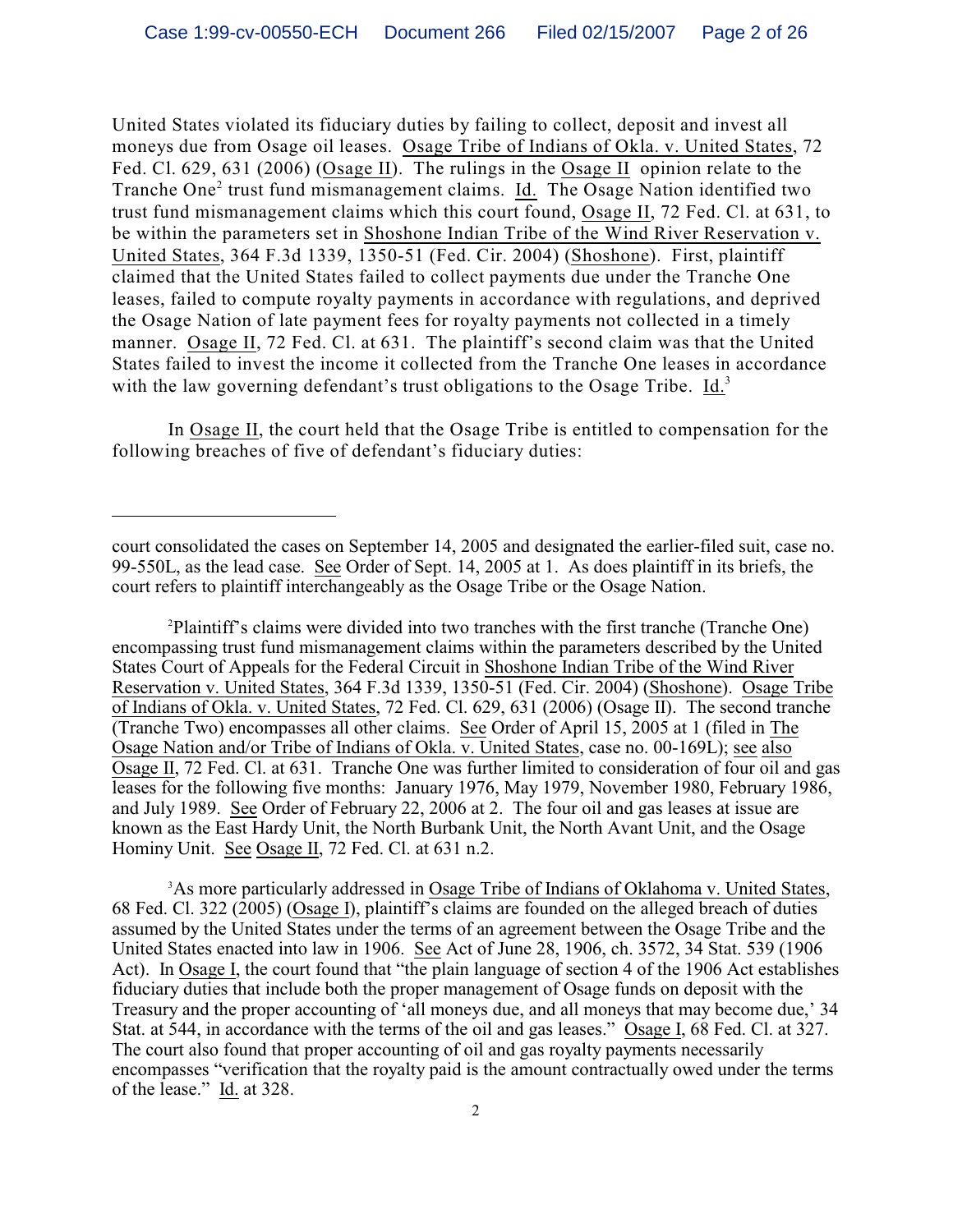# 1. Failure to Collect Full Royalties During Price Controls

 During the first three Tranche One months (January 1976, May 1979, and November 1980), prices for crude oil were subject to price and allocation controls. Pub. L. No. 93-159, 87 Stat. 627 (1973) (codified at 15 U.S.C. §§ 751-760(h)), repealed by Pub. L. No. 94-163, tit. IV § 461 (Dec. 22, 1975); see Osage II, 72 Fed. Cl. at 658-59. The court held that plaintiff "is entitled to royalties determined under the 1974 Regulations for the first three Tranche One months" because "[t]he Osage Agency incorrectly applied the royalty value formula under 25 C.F.R. § 226.11 to the maximum legal price for the first three Tranche One months, rather than to the 'actual selling price, or the highest posted or offered price by a major purchaser in the Kansas-Oklahoma area.'" Osage II, 72 Fed. Cl. at 661.

2. Failure to Collect Royalties Based on Highest Offered Prices

The court held that the United States breached its fiduciary duties because it failed to collect royalties based on the highest offered prices. Id. at 671. The court noted that government records are a "satisfactory proxy" for the data necessary to calculate damages, and that "[p]laintiff is entitled to have its royalties calculated, as nearly as may now reasonably be determined, in accordance with the requirements of the 1974 Regulations that bonus prices offered by major purchasers throughout the Kansas-Oklahoma area be used in determining royalty value." Id. at 654.

3. Failure Promptly to Deposit Funds Because of Unreasonable Failure to Certify a Federal Depositary

The court held that defendant is liable for investment income lost as a result of its failure to meet its own policy objective of depositing royalty payments within 24 hours or no later than the next business day following receipt of payment. Id. at 665. The court stated that "[i]f a depositary had been established in Pawhuska, defendant could have complied with its own policy objective." Id.

4. Failure to Maintain Appropriate Cash Balances (Underinvestment)

In response to plaintiff's allegation that "the United States lost a substantial amount of interest income by keeping unreasonably large balances in the cash account," id., the court held "that the United States is liable for additional investment income that would have been earned had the United States made prudent investments of any cash balances of royalty income in excess of \$25,000," id. at 667. In connection with this ruling, the court directed that damage may be calculated based on the assumption that "for each of the Tranche One months, the average daily cash balance was the same as the average daily cash balance for the year (as nearly as such amount may be determined) in which that Tranche One month occurs." Id. at 671.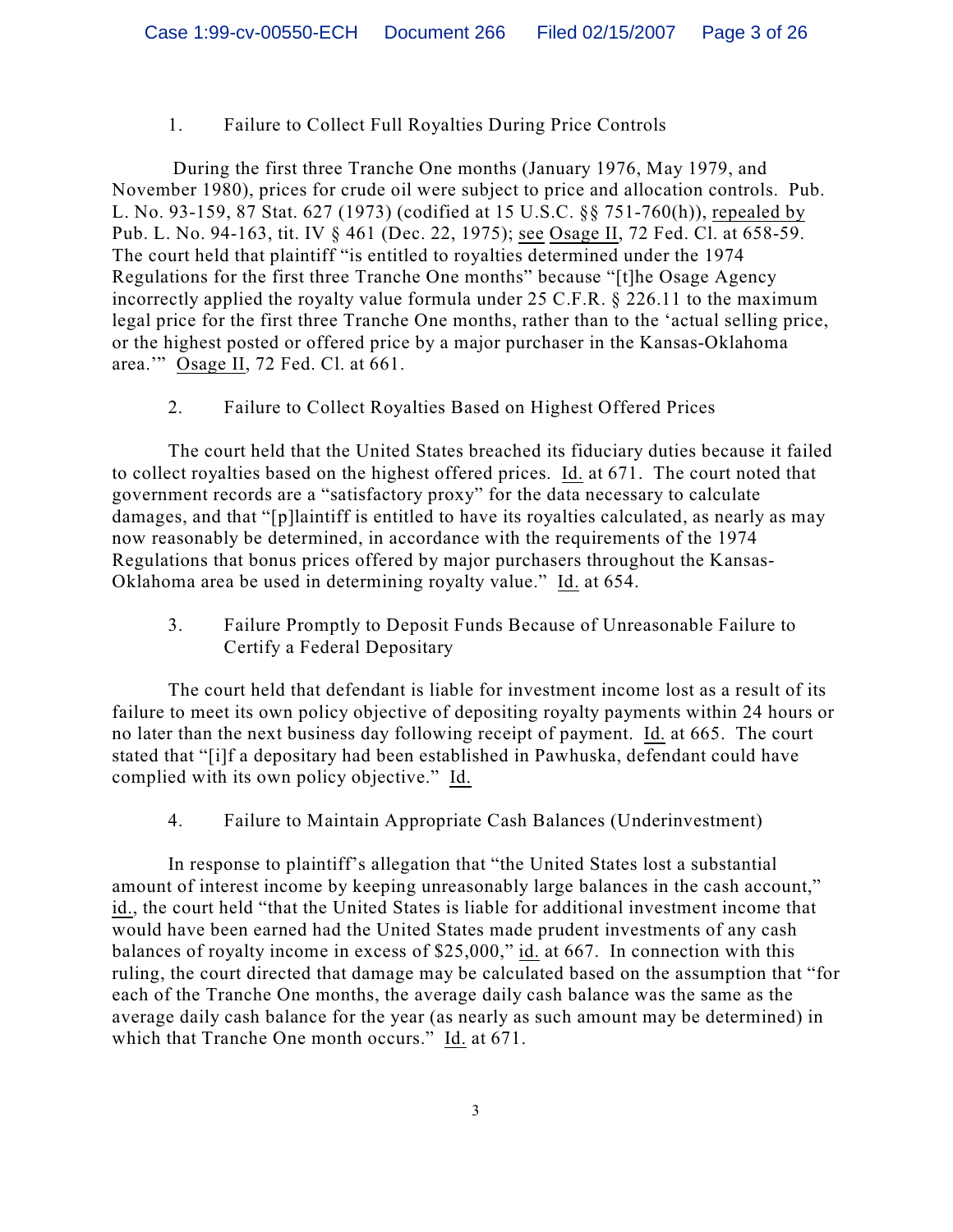5. Failure to Obtain Investment Yields in Accordance with Law (Investment Underperformance)

 The court held that the "United States is liable for any failure to achieve the expected return of a combination of 3-month CD rates (80%) and 3-month T-bill rates (20%) on average daily balances in excess of \$25,000." Id. at 671 (quotation and citation omitted). The court stated that the "Osage Tribe is entitled to damages reasonably estimated based on existing information." Id. at 670. The court also held that the calculation of damages must "assume that, for each of the Tranche One months, the average daily investment[] of Osage tribal income from the Tranche One leases in CDs and T-bills [were] proportional to the average daily investment in CDs and T-bills of all funds in account 7386 for the year (as nearly as such amount may be determined) in which that Tranche One month occurs." Id. at 671.

The court directed the parties to "jointly calculate and present to the court the amount of damages to which plaintiff is entitled." Id. At trial, the issue of interest as an element of damages was not fully addressed and the parties did not agree on the interest rate that should apply. Id. Therefore, the court further directed the parties to "brief the basis for the appropriate rate or rates to apply in determining the current value of the damages for which defendant has been found liable" and to address in briefing the question of plaintiff's possible entitlement to late fees. Id.

B. Briefing on Damages

Pursuant to the court's direction in Osage II, the parties submitted their Joint Submission on Calculation of Tranche One Damages (Joint Submission) to explain the damage calculation elements as to which they agreed.<sup>4</sup> Because the parties disagreed on several elements of damages calculations, each submitted a brief explaining its position. See Plaintiff Osage Nation's Brief In Support of Proposed Calculation of Tranche One Damages, Appropriate Rate of Interest to Apply in Determining the Current Value of Those Damages, and Entitlement to Late Fees (plaintiff's Brief or Pl.'s Br.); Defendant's Calculation and Supporting Brief about Damages Owed to Plaintiff Pursuant to Court's September 21, 2006 Opinion and Order (defendant's Brief or Def.'s Br.). Plaintiff timely filed its brief on November 16, 2006. Pursuant to the court's order allowing defendant an additional day to submit its brief and allowing plaintiff an additional day to amend or supplement its brief, plaintiff filed a corrected version of its brief on November 17, 2006. Order of November 17, 2006 at 1. All citations to plaintiff's brief refer to the brief filed on November 17, 2006.

The original due date for submission of the joint calculation was November 2, 2006. <sup>4</sup> Osage II, 72 Fed. Cl. at 671. That date was extended until November 16, 2006 by Order of October 30, 2006.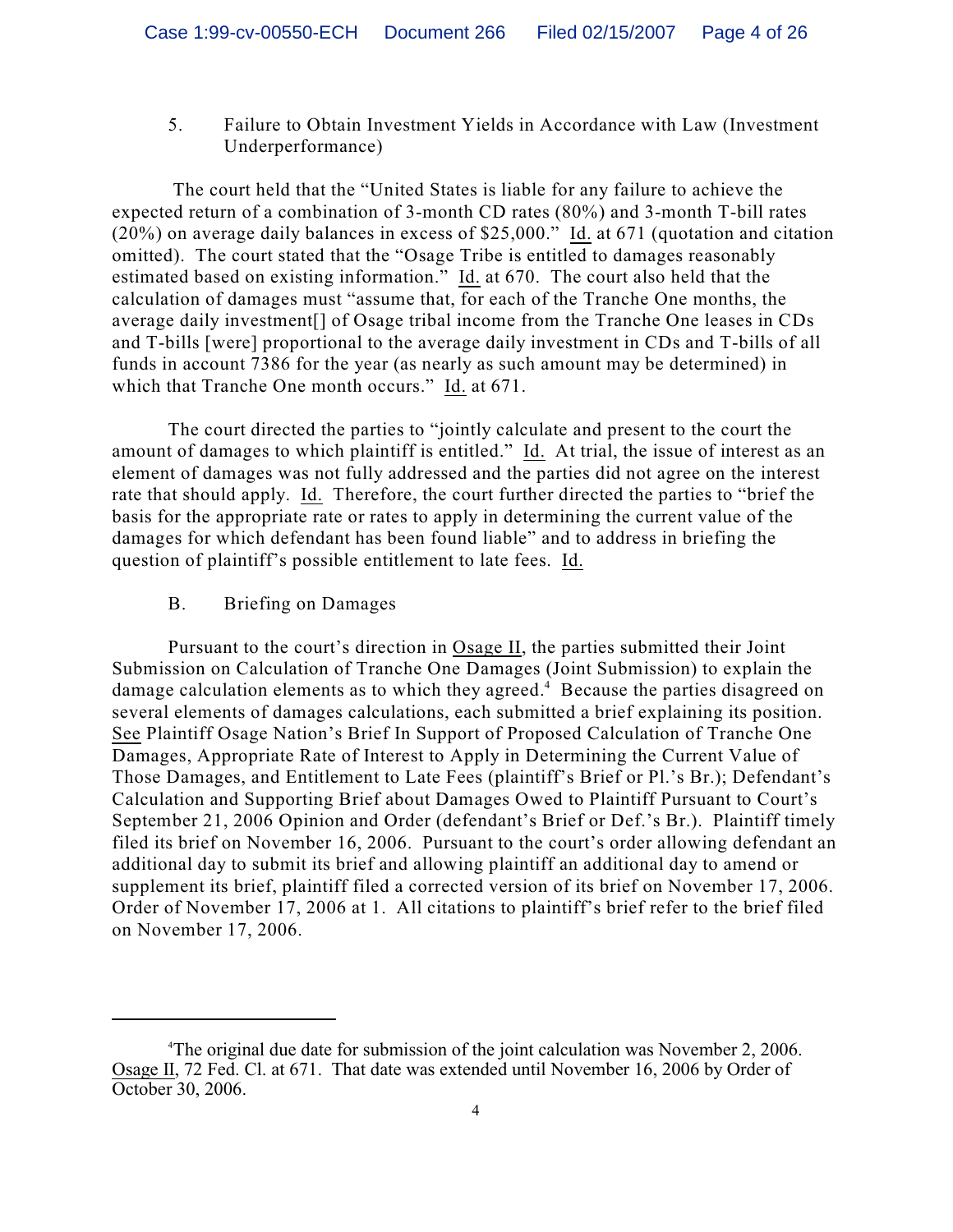On November 21, 2006, plaintiff filed Plaintiff Osage Nation's Motion to Strike Newly Filed Evidence (plaintiff's Motion or Pl.'s Mot.) requesting that the court strike defendant's exhibits to Defendant's Calculation and Supporting Brief About Damages Owed to Plaintiff Pursuant to Court's September 21, 2006 Opinion and Order filed on November 17, 2006. Pl.'s Mot. 1. Specifically, plaintiff argues that the "Ronnie Martin Declaration of November 17, 2006, with attachments," and "Gregory Chavarria Declaration of November 17, 2006, with attachments" should be stricken. Id. Defendant filed Defendant's Brief in Response to Plaintiff's Motion to Strike Newly Filed Evidence (defendant's Response or Def.'s Resp.) on December 8, 2006. Def.'s Resp. 1. Plaintiff filed Plaintiff Osage Nation's Reply to United States' Response to Motion to Strike Newly Filed Evidence (plaintiff's Reply or Pl.'s Reply) on December 18, 2006. Pl.'s Reply 1.

In its Motion, plaintiff argues that defendant should not be allowed to submit "new testimony and evidence" beyond what the court directed the parties to submit regarding damages calculations. Pl.'s Mot. 2. Plaintiff contends that defendant's "new evidence.. . revise<sup>[s]</sup> the United States' trial presentation and trial positions." Id.<sup>5</sup> Defendant argues

Plaintiff argues that the following issues reflect arguments that defendant should not be <sup>5</sup> allowed to make: 1) defendant reverses its expert witness's position regarding the royalty rate on the East Hardy lease; 2) defendant provides additional expert testimony on whether the East Hardy price was for a sale made on a date of delivery (DOD) or equal daily quantity (EDQ) basis which is inconsistent with its expert's testimony at trial; 3) defendant launches "a new post-trial attack" on the 1989 Total Petroleum Price of \$20.25, arguing that this price is a DOD price and therefore should not be used to determine royalty value for July 1989; 4) defendant advocates the use of "a new set of 'discount' interest rates, derived by Mr. Chavarria, that are lower than the investment-basis rates used at trial" by Mr. Lundelius to calculate the 80/20 expected rate; 5) defendant contradicts the court's order that all amounts above \$25,000 are to be counted as being available for investment by using Mr. Chavarria's calculations that manipulate the interest rate and reduce "the average balance of the account [available for investment]"; and 6) defendant offers new opinion testimony from Mr. Chavarria that "advocates the reallocation of overnighter interest to years other than those in which it was actually paid to the trust according to the Statements of Account for 7386 in the record." Plaintiff Osage Nation's Motion to Strike Newly Filed Evidence (plaintiff's Motion or Pl.'s Mot.) 2-3. Plaintiff also clarifies that it does not object to defendant's arguments that are "based on jointly agreed-to materials," but it does object to "the United States' unilateral submission of expert witness testimony to supplement those materials." Id. at 4. Plaintiff argues that defendant's "new expert testimony . . . contradicts the plain meaning of the materials" because: 1) Mr. Chavarria offers new explanations of the Andersen data in the context of alleged interest collections credited in 1976, and 2) Mr. Chavarria's new "expert testimony" suggests that the MMS prices paid by major purchasers, already agreed upon by both parties, should not be used. See id. at 4-5. The issues raised by plaintiff's Motion are addressed below in Part III(A)(2) (East Hardy Royalty Rates); Part III(B)(2)(a) (whether East Hardy sales were DOD or EDQ); Part III(B)(2)(b) (1989 Total Petroleum Price); Part V(B)(2)(b) (discount rates); Part V(B)(2)(a) (calculation of \$25,000 cash balance); Part  $(V)(B)(1)$  (allocation of overnighter interest); Part  $V(B)(1)$  (1976 interest); and Part III(B)(1) (MMS prices paid by major purchasers).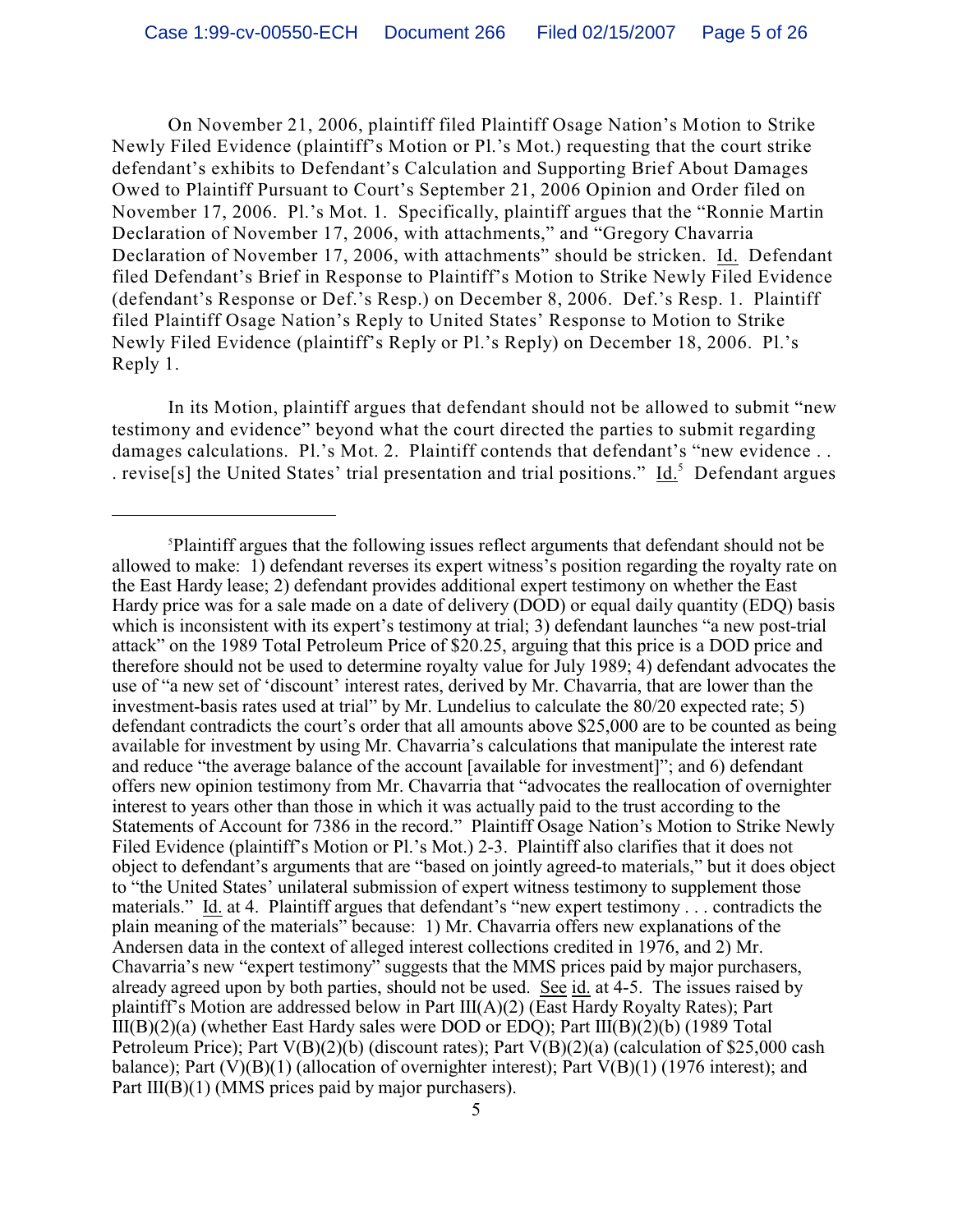that the court's directive to the parties "contemplates additional factual development" and defendant's experts' explanations and declarations are within the scope of what the court contemplated in its directive. Def.'s Resp. 2.

While the parties' damages briefing was under consideration, the court directed the parties to submit further explanation regarding damages calculations for Tranche One month July 1989. Order of January 16, 2007 at 1. Plaintiff filed Plaintiff Osage Nation's Statement in Response to the Court's Order of January 16, 2007 (plaintiff's Statement or Pl.'s Statement) on January 19, 2007. Pl.'s Statement 1. On January 22, 2007, defendant filed Defendant's Brief About Appropriate Highest Offered Price for July 1989 Pursuant to Court's January 16, 2007 Order (defendant's Supplemental Brief or Def.'s Supplemental Br.). With respect to defendant's additional filing, plaintiff filed Plaintiff Osage Nation's Second Motion to Strike Newly Filed Evidence (plaintiff's Second Motion or Pl.'s Second Mot.) on January 31, 2007. Pl.'s Second Mot. 1. Plaintiff argues that defendant's submissions in response to the Order of January 16, 2007 are "outside the scope" of the order and contravene the September 21, 2006 opinion of the court. Id. Specifically, plaintiff argues that "paragraphs 4-13 and 14(c)-(e) of the 'Declaration of Ronnie A. Martin' dated January 22, 2007 [and] Exhibits 2 and 3 to the Declaration" should be stricken. Id.

#### II. Standards of Review

According to general trust law principles, a beneficiary is entitled to damages for "improper management of the trust's investment assets." Confederated Tribes of the Warm Springs Reservation of Ore. v. United States, 248 F.3d 1365, 1371 (Fed. Cir. 2001) (Warm Springs). When determining the amount of damages due to the beneficiary, the court should "attempt to place the beneficiary in the position in which it would have been absent a breach." Id. Principles of trust law also dictate that any ambiguities or doubts regarding potential investment earnings are resolved against the trustee. Id. Moreover, "if a trustee fails to keep proper accounts, 'all doubts will be resolved against [the trustee] and not in [the trustee's] favor.'" Id. (quoting William F. Fratcher, Scott on Trusts, § 172 (4th ed. 1987)).

 In addition to damages for a trustee's breach of its fiduciary duties, a beneficiary may be entitled to interest damages on the amount that the trustee mismanaged or failed to collect. Shoshone, 364 F.3d at 1353-54. The Court of Appeals for the Federal Circuit held that "when the Government has a clear statutory fiduciary duty to collect or manage funds and further undertakes the duty to earn interest on those funds, the failure of the Government to collect or manage such funds in accordance with its obligations will result in an award of damages for that failure and an award of interest on the amount mismanaged or not collected." Shoshone, 364 F.3d at 1353-54. In Shoshone, the court held that the tribes were entitled to interest on monies that the government was obligated to collect pursuant to mineral regulations and the general trust management statutes of 25 U.S.C. §§ 161a, 161b, and 162a. Shoshone, 364 F.3d at 1353-54. The court in Shoshone pointed to the holdings in Peoria Tribe of Indians of Okla. v. United States, 390 U.S. 468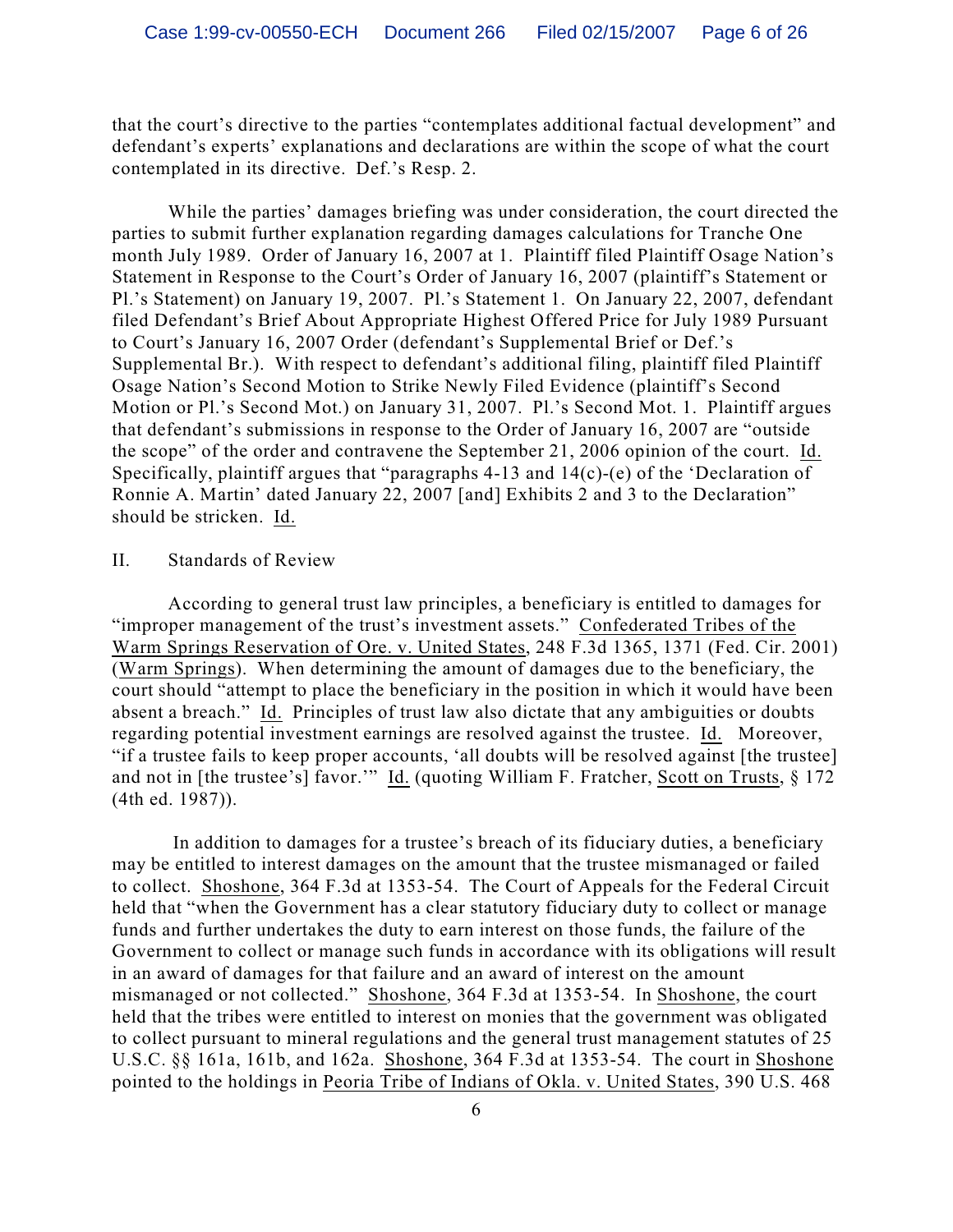(1968) (Peoria Tribe) and Short v. United States, 50 F.3d 994 (Fed. Cir. 1995) to support its finding that the tribes were entitled to an interest award. Shoshone, 364 F.3d at 1353. In Peoria Tribe, the Supreme Court held that because a treaty required the government to sell tribal lands at public auctions and then invest the proceeds, the government must pay interest on proceeds from the sale of tribal land that it should have collected but did not in fact collect. 390 U.S. at 471-72. In Short, the Court of Appeals for the Federal Circuit held that the general tribal trust management provisions in 25 U.S.C. §§ 161a, 161b, and 162a may require payment of interest. 50 F.3d at 999.

III. Damages for Undercollection of Royalties

- A. Failure to Collect Full Royalties During Price Controls
- 1. Areas of Agreement

The parties agree  $6$  on "the amount of royalty undercollections for the Tranche One leases in the first three Tranche One months, with the sole exception of the East Hardy unit in May 1979." Joint Submission 1-2, ¶ 1. The parties therefore agree as to the difference between the minimum royalty due under the regulations and the reported royalty paid for all leases in January 1976 and November 1980 and all leases in May 1979, excluding the East Hardy Unit lease. The parties also agree to the amount of the gravity adjustment deduction to be used in determining royalty undercollections for Tranche One. Id. at 2, ¶ 3.

2. Area of Disagreement - May 1979 East Hardy Unit Lease

The East Hardy lease provides for either a 12.5% or 16.67% royalty rate depending upon the formation in which the oil or gas is found or the method of extraction that is utilized. Plaintiff's Exhibit (PX) 751-0133 to 751-0135; see also Pl.'s Br. 8.

The parties disagree on which portion of the East Hardy Unit lease is subject to the 16.67% royalty rate and which portion is subject to the 12.5% royalty rate. Pl.'s Br. Ex. 4; Def.'s Br. Attach. 2. Plaintiff argues that the portion of the East Hardy Unit lease with a volume output of 5,254 standard barrels (bbls) is subject to the 12.5% royalty rate and the portion with a volume output of 345 bbls is subject to the 16.67% royalty rate. Pl.'s Br.

<sup>&</sup>lt;sup>6</sup>The parties' agreement is subject to minor discrepancies in calculations with respect to: the North Burbank Unit Lease for May 1979; the North Avant Unit Lease for January 1976, May 1979, and November 1980; and the Osage Hominy Unit Lease for January 1976 and May 1979. Plaintiff Osage Nation's Brief In Support of Proposed Calculation of Tranche One Damages, Appropriate Rate of Interest to Apply in Determining the Current Value of Those Damages, and Entitlement to Late Fees (plaintiff's Brief or Pl.'s Br.) Ex. 4; Defendant's Calculation and Supporting Brief about Damages Owed to Plaintiff Pursuant to Court's September 21, 2006 Opinion and Order (defendant's Brief or Def.'s Br.) Attach. 11.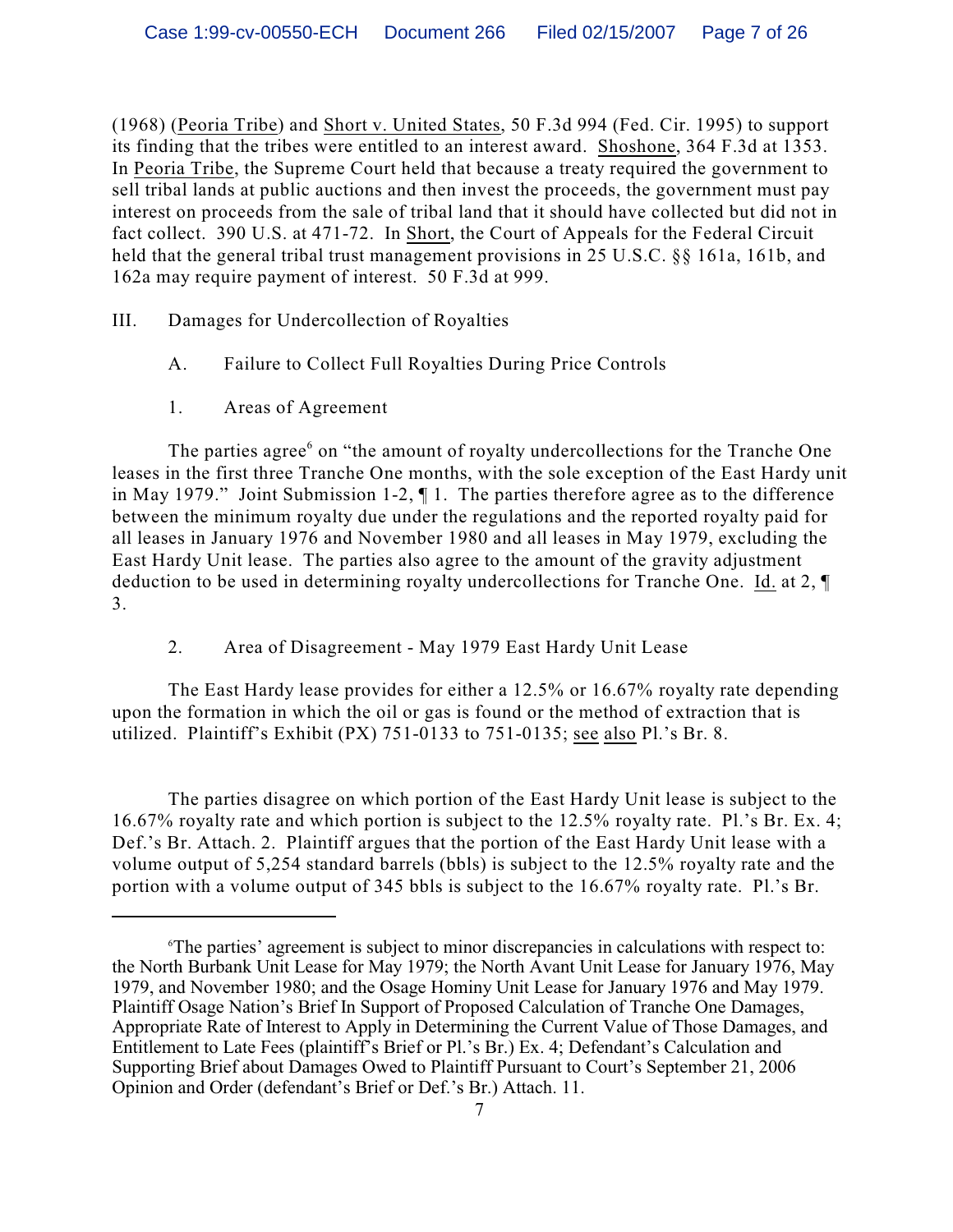Ex. 4.<sup>7</sup> Defendant asserts that the portion with a volume output of 5,254 bbls is subject to the 16.67% royalty rate and the portion with a volume output of 346 bbls is subject to the 12.5% royalty rate. Def.'s Br. Attach.  $11<sup>8</sup>$  Plaintiff explains that Mr. Reineke's assumption regarding the royalty rates "leads to a more consistent royalty rate for the higher volume producing portion of the East Hardy unit over several relatively closely spaced Trance One months." Pl.'s Br. 8 n.3.

The court finds plaintiff's position on the East Hardy lease royalty rate for May 1979 more persuasive. At trial, Mr. Reineke explained that there are no documents indicating what the correct royalty rate was for the East Hardy Unit for May 1979. Tr. 130:4 - 131:16; see Pl.'s Br. 8 n.3. Defendant points to a document that was not admitted at trial to support its alternative argument.<sup>9</sup> Def.'s Br. 11 n.12. Because there are no

<sup>8</sup>Defendant argues that the portion of the East Hardy lease subject to 12.5% royalty rate has a minimum royalty due of \$1,115.00, with a reported royalty paid of \$1,115.00. Def.'s Br. Attach. 2. Defendant, therefore, asserts that there was no underpayment of the portion of the East Hardy lease subject to 12.5% royalty rate. Defendant argues that the minimum royalty due for the portion of the East Hardy lease subject to the 16.67% royalty rate is \$16,944.00 and the reported royalty paid is \$5,271.00. Id. Defendant asserts that the difference of underpayment is \$11,672.00 for this portion of the East Hardy Unit lease. Id.

Defendant attaches to its brief a copy of a resolution of the Osage Tribal Council, dated <sup>9</sup> September 21, 1977. Def.'s Br. Attach. 3. The resolution was not introduced at trial. Plaintiff objects to this new evidence because it "revers[es] the United States' expert witness's position [at trial] with respect to the royalty rate on the East Hardy lease." Pl.'s Mot. 2. Plaintiff argues that the resolution, "which is not in the record, is taken out of context, and says nothing about which of the two royalty rates in the Layton formation applied to the particular oil at issue in Tranche One." Id. at 2 n.1. Defendant explains that "because [it] did not consider the price paid on the East Hardy lease as a valid offered price for determining royalties on other leases, the issue of which royalty rate applied to the lease was not critical to [d]efendant's determination of whether the correct royalties were calculated." Defendant's Brief in Response to Plaintiff's Motion to Strike Newly Filed Evidence (defendant's Response or Def.'s Resp.) 10 n.8. Defendant contends that because of the court's direction to the parties to calculate damages and because the East Hardy price now stands to serve as a "proxy for offers to other lessees, the royalty rate on the East Hardy unit is of greater prominence." Id. Despite defendant's new found recognition of the importance of the royalty rate on the East Hardy Unit, defendant is not allowed to utilize the court's direction to the parties to calculate damages as an opportunity to introduce evidence contradicting defendant's position at trial. The Tribal Resolution offered by defendant

With regard to the East Hardy Unit lease for May 1979, plaintiff asserts that the <sup>7</sup> minimum royalty due for oil subject to the 12.5% royalty rate is \$12,708.11. Pl.'s Br. Ex. 4. Plaintiff also asserts that the reported royalty paid at this royalty rate on the East Hardy lease is \$3,953.64, resulting in a difference of \$8,754.48 that was underpaid. Id. For the portion of the East Hardy lease that was subject to a royalty rate of 16.67%, plaintiff asserts that the minimum royalty due is \$1,112.63 and that the reported royalty paid was the same amount. Id. Therefore, there is no underpayment due for the portion of the East Hardy lease subject to the 16.67% royalty rate.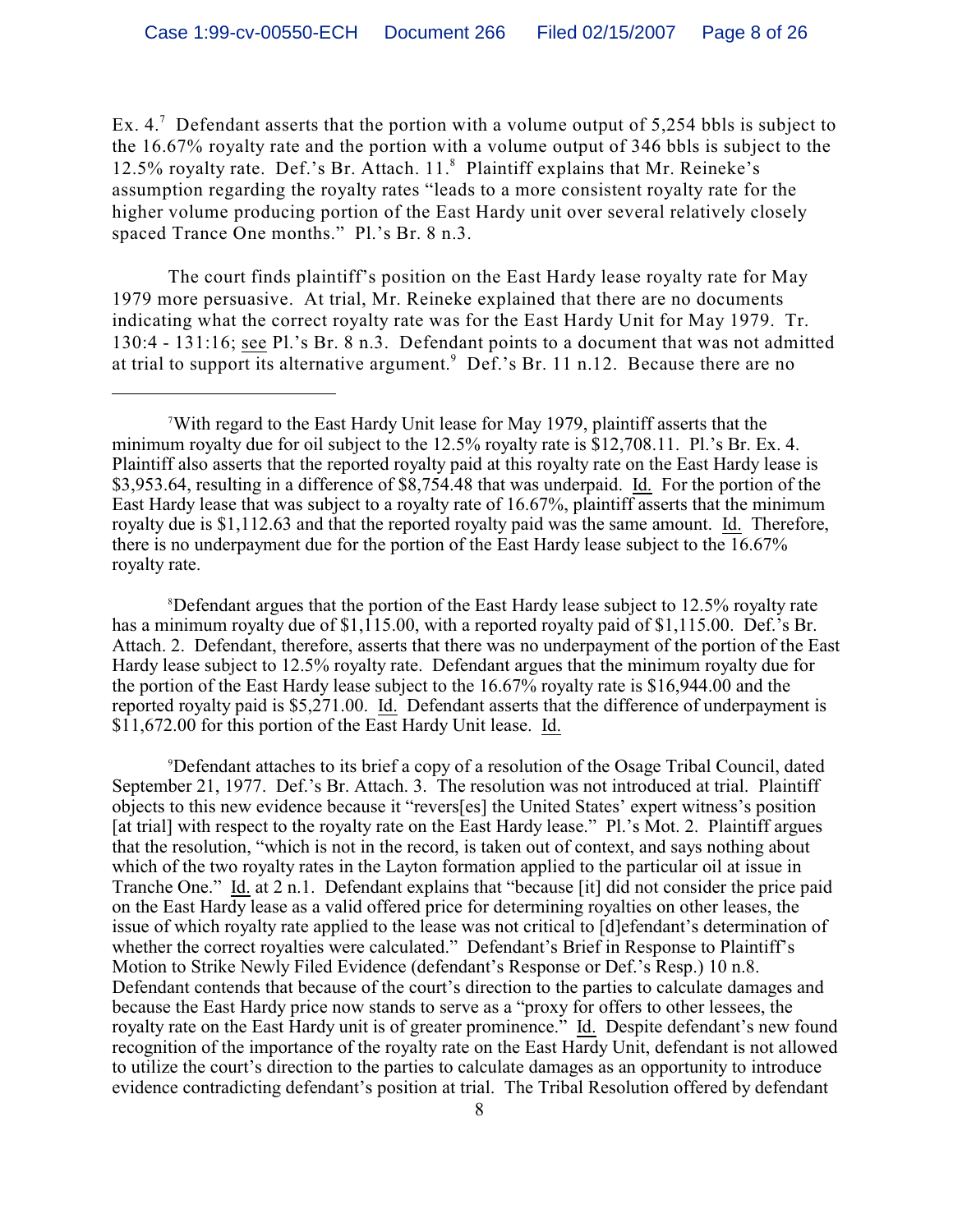documents in the record that definitively indicate the correct royalty rate for the East Hardy Unit and because adverse inferences affecting damages are not drawn against a trust plaintiff, the court adopts plaintiff's contention regarding the royalty rates for the East Hardy Unit. See Warm Springs, 248 F.3d at 1371 (holding that when trustee fails to keep proper records, any doubts must be resolved in favor of the beneficiary).

B. Damages Calculations for February 1986 and July 1989

The parties disagree on the calculation of damages for February 1986 and July 1989. Pl.'s Br. 6-11; Def.'s Br. 7-10.

First, the parties disagree about the propriety of using the MMS data as the sole means of obtaining the highest offered prices of major purchasers. Defendant produced price information collected by the Minerals Management Services (MMS) during the mid-1980s through 1990 to use in calculating damages to comply with the court's ruling that government records are a satisfactory proxy for evidence that should have been obtained contemporaneously by defendant, but was not. Joint Submission 2, ¶ 4. Plaintiff's expert utilized the highest offered prices of major purchasers obtained from either the MMS data or based on prices supported at trial. Pl.'s Br. 3-5. Defendant's expert utilized "proxies for offered prices from major purchasers in Kansas-Oklahoma area" extracted from "offered prices from the highest posted or offered price by a Major Purchaser in Kansas or Oklahoma on the day of sale or removal; the highest price that was actually paid on a Tranche One lease; and MMS data." Def.'s Br. 7.

Second, the parties disagree on whether the sales transactions should be treated as date of delivery (DOD) sales or equal daily quantity (EDQ) sales for determining the highest offered price in February 1986 and July 1989. Pl.'s Br. 6-11; Def.'s Br. 7-11. A DOD price refers to the price that is in effect for sales on a particular day of the month. Def.'s Br. 7 n.7. EDQ transactions reflect a "monthly average price" based upon the "concept [that] equal volumes [are] purchased and delivered each day of the month either physically or by agreement of the parties." Id. at 7 n.8. Defendant asserts that DOD prices, which are specific to particular days in the month, should not be used to determined the royalty value for an entire Tranche One month because the result is an "inaccurate . . . oil royalty underpayment claim for that month." Id. at 10-11.

1. Use of MMS Data for February 1986 and July 1989 Damages Calculations

Although defendant itself utilized MMS data for calculating damages, defendant alleges that "[t]here are several problems with using this MMS data" for February 1986 and July 1989 damages calculations. Def.'s Br. 9. Defendant asserts that "MMS data is not an appropriate source of data for offered prices because it does not comport with Osage Regulations." Id. Defendant notes that the regulations require that "settlement

SHALL NOT BE RECOGNIZED AS PART OF THE RECORD.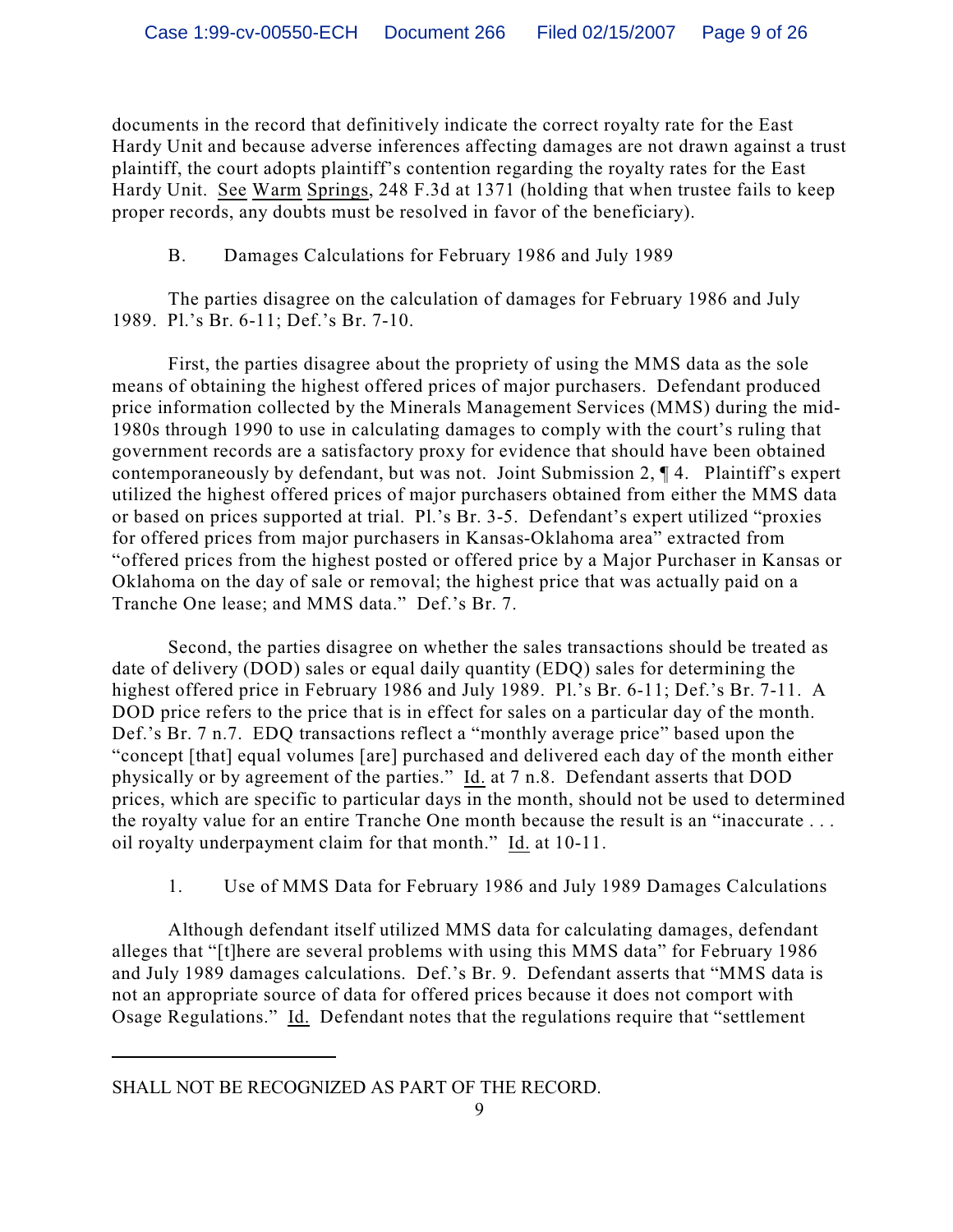shall be based on the actual selling price, or the highest posted or offered price by a major purchaser in the Kansas-Oklahoma area whichever is higher on the day of sale or removal." Id. (citing 25 C.F.R. § 226.11(a)(2)) (emphasis omitted). Defendant argues that the MMS data does not specify the day on which the sale transpired. Id. Defendant also notes that the MMS data does not "identify major purchasers or consistently contain information about the quality (gravity) of the oil" and the "data contains errors in calculated royalties and implied unit values." Id. Therefore, defendant's expert, Mr. Ronnie Martin, "excluded transactions that contained (a) data anomalies and outliers; (b) a volume of less than one barrel per month; and (c) DOD sales." Id. Mr. Martin only considered "transactions for companies that were major purchasers under the Osage Regulations and assumed that payors were major purchasers if the company name was identical to that of a major purchaser for the applicable month." Id. at 9-10.

Plaintiff argues that defendant "unjustifiably disregards a number of MMS prices paid by major purchasers" because defendant "deems the purchase volumes too small to be relevant – yet the Osage Regulations compel the use of the highest price paid by a major purchaser regardless of the volume of the particular sale that generated that price." Pl.'s Br.  $10<sup>10</sup>$  The court agrees with plaintiff. Plaintiff's argument is consistent with the text of the regulations. As plaintiff points out, there is "nothing on the face of the MMS data [that] suggests" a sale is a DOD sale or that a "price must have been the result of an 'incorrect royalty rate.'" Id. Defendant cannot attack the plain meaning of its own records to gain an advantage when the records must serve as a proxy for data defendant failed initially to collect in accordance with its fiduciary duties. Warm Springs, 248 F.3d at 1375 (holding that the consequences of the difficulties in determining an accurate accounting due to the government's failure to keep proper records "should not be visited upon the Tribes").

The court does not accept defendant's arguments regarding the alleged flaws of the MMS data. In compliance with the court's ruling, defendant supplied its own records to serve as a proxy for price information. The court agrees with plaintiff's position that the plain meaning of the records should control and any ambiguities should be resolved in favor of plaintiff. Moreover, defendant is not allowed to benefit from alleged ambiguities in its own records or from the lack of accurate accounting information that it failed collect.

<sup>&</sup>lt;sup>10</sup>Plaintiff objects to defendant's "[p]resenting unsupported expert opinion testimony – without any reference to the record or to any basis in MMS records – that, despite the parties' agreement as to which MMS prices were paid by 'major purchasers' within the meaning of the Osage Regulations, see Joint Submission at ¶ 7, such prices should not be used as royalty prices for purposes of damages." Pl.'s Mot. 5. Defendant contends that it "merely agreed on which prices in the MMS data were offered by major purchasers" and that "disagreements remain over whether particular prices by major purchasers in the MMS dataset may be used to set royalty value." Def.'s Resp. 7-8. Defendant also argues that, in accordance with the court's request for additional briefing, its experts' declarations properly explain and provide support for its positions and calculations. Id. at 8-9. Because the court declines to accept defendant's manipulations and assumptions regarding the MMS data, plaintiff's objection is MOOT.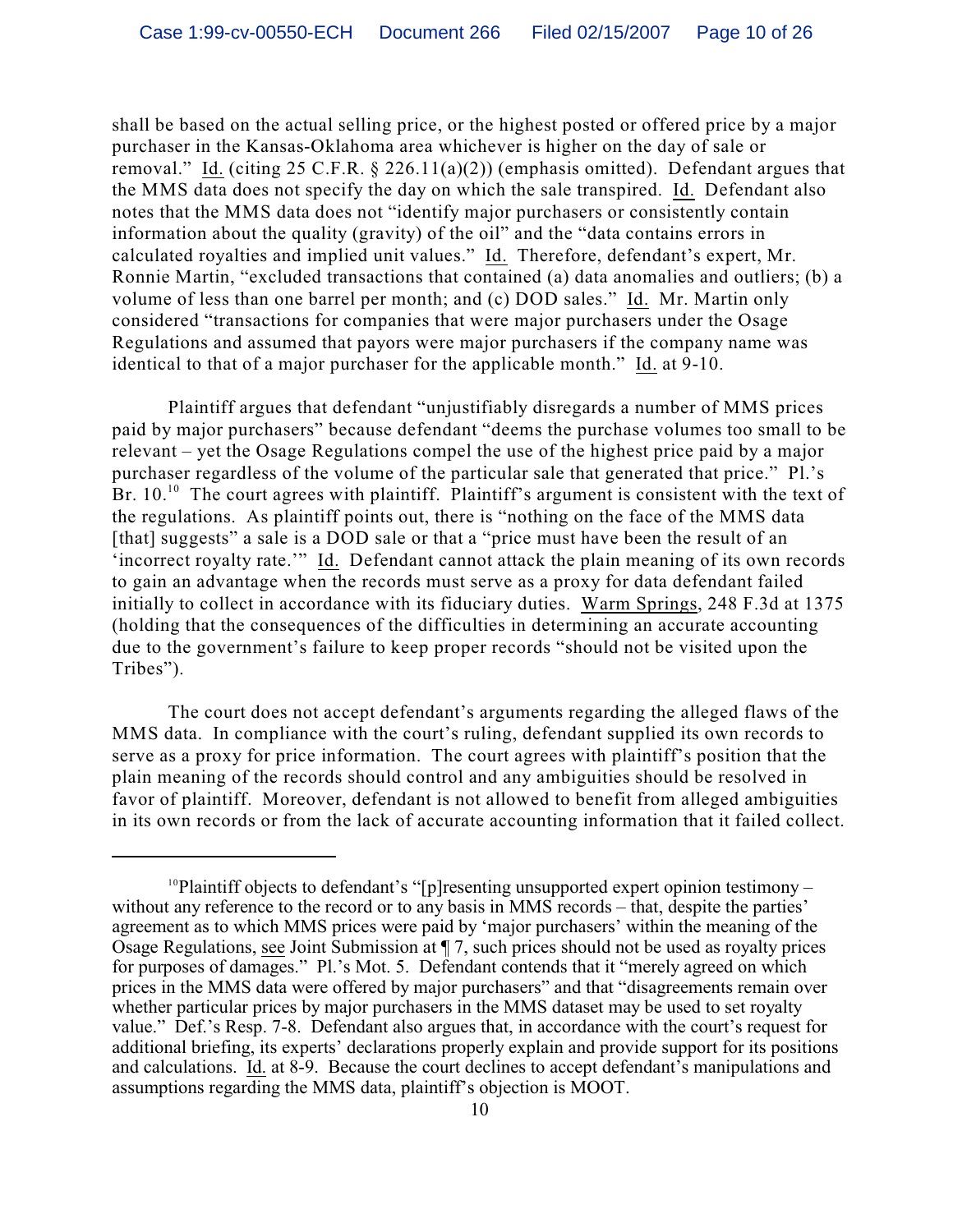Id. The court therefore declines to accept defendant's manipulations of the MMS data for the purpose of determining the amount of damages due for February 1986 and July 1989.

The parties also contest offered price data for two months based on conflicts in and between defendant's interpretation of the MMS data and the evidence presented at trial. The court finds that where conflicts exist and where a highest offered price was supported at trial and where that price exceeds a "higher" price shown in the relevant MMS data, plaintiff should have the benefit of the trial record.

- 2. Date of Delivery (DOD) or Equal Daily Quantity (EDQ) Sales
- a. February 1986 Highest Offered Price

Plaintiff's expert used "the price of \$24.69 paid by Sun Oil on the East Hardy lease" to calculate damages for February 1986 because this price "appears to be the highest price paid by a major purchaser." Pl.'s Br. 5. The \$24.69 price was the price used by both parties at trial. PX751-0646; Defendant's Exhibit (DX) 2675-0100. Plaintiff notes that the "MMS data . . . show that major purchasers in other parts of Oklahoma paid more than the next highest price on a Tranche One lease (\$20.74 on Osage Hominy)." Pl.'s Br. 5. Plaintiff also notes that although \$24.69 is "perhaps at the high end of the market, [it] was not an anomaly" because "other large (though not 'major') purchasers ... paid more than \$24.69 elsewhere in Oklahoma." Id. (emphasis omitted).

Defendant's expert, Mr. Martin, "assumed oil sales for the East Hardy lease as [date of delivery] DOD sales, as opposed to equal daily quantity (EDQ) sales." Def.'s Br. 7. Defendant explains that Mr. Martin based his treatment of East Hardy sales as DOD sales "on his discussions with Osage Agency supervisory personnel involved in the operations and management of Osage crude oil leases."  $\underline{Id}$ <sup>11</sup> Mr. Martin therefore "only utilized the price for oil from the East Hardy lease as a price for particular days of the month" and did not apply the price to other Tranche One leases for February 1986. Id. at 7-8.

 $\mu$ Plaintiff objects to defendant's use of "additional expert testimony on whether the East Hardy price was for a sale made on a 'Date of Delivery' (DOD) or 'Equal Daily Quantities' (EDQ) basis, wherein Mr. Martin characterizes his 'discussions' with 'Agency personnel' in a manner inconsistent with his testimony at trial." Pl.'s Mot 3. At trial, Mr. Martin responded that he did not have "any documentary evidence indicating definitively that East Hardy was a date of delivery sales method." Tr. 1613:16-20. Defendant emphasizes that, at trial, Mr. Martin responded that he did not have any "documentary evidence," but he said that he thought he based his assumption regarding the East Hardy unit data on his "discussions with agency staff." Def.'s Resp. 9 (citing Tr.1613:6-20) (emphasis omitted). Defendant therefore argues that it is not "offering new evidence to supplement the trial record," but rather it "is providing additional factual development so that its damages calculations comport with the [c]ourt's Opinion related to offered prices." Id. Because the court resolves the ambiguity regarding the method of sale in favor of plaintiff, plaintiff's objection to defendant's use of expert testimony to support its argument that the sales were DOD sales is MOOT.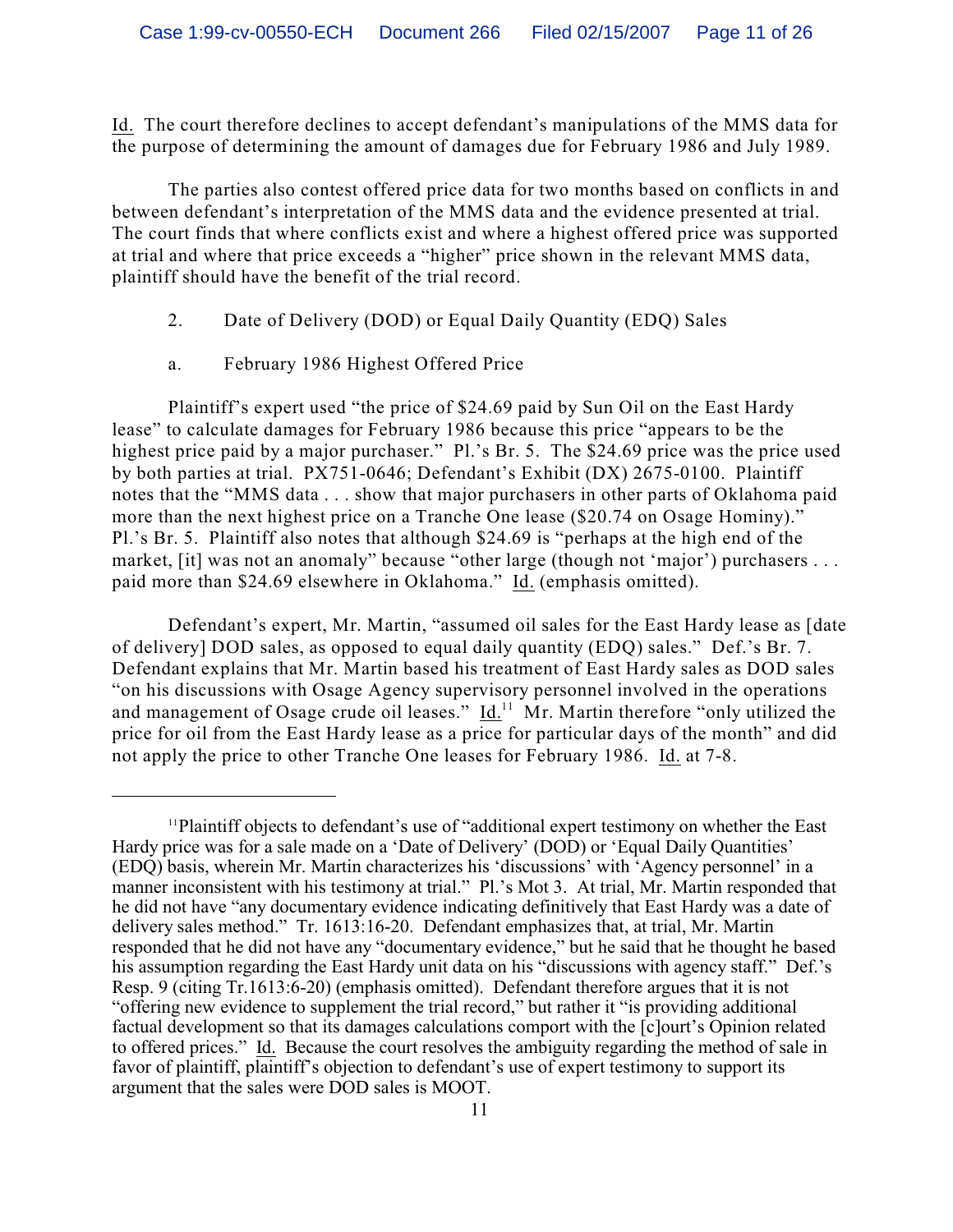Plaintiff argues that Mr. Martin's "assumption does not withstand scrutiny" because there is no evidence that indicates that East Hardy was paid on a DOD basis. Pl.'s Br. 6. As an example, plaintiff points out that the "East Hardy records for January 1976 indicate that 8,181 barrels of oil were sold – all on January 1." Id. Plaintiff notes that "[i]t is highly improbable that such a quantity of oil was sold and picked up on New Year's Day." Id. Plaintiff also argues that the "few extant records for the East Hardy unit in the other Tranche One months also support the conclusion that sales from the East Hardy unit were on an EDQ basis." Id. Plaintiff indicates that "no reference to a specific date of sale or delivery" is included in the records. Id. at 7 (emphasis omitted).

Defendant's assumption that oil sales for the East Hardy lease were DOD sales instead of EDQ sales is not persuasive. Under Warm Springs, any ambiguities in the government's records must be resolved in favor of plaintiff. Warm Springs, 248 F.3d at 1371. As plaintiff notes, the records do not specify a date of sale or delivery that would indicate that the sales were DOD sales. Defendant's expert's alleged discussions with Agency personnel does not overcome the ambiguity or lack of information in the records regarding the date of sale. For the purposes of determining the highest offered price for the Tranche One leases for February 1986, the East Hardy Unit lease transactions shall be treated as EDQ sales instead of DOD sales. Accordingly, because \$24.69 is the highest offered price for February 1986, plaintiff's calculation of damages based on the price of \$24.69 paid by Sun Oil for the East Hardy Unit lease control.

## b. July 1989 Highest Offered Price

Plaintiff states that, during trial, plaintiff's expert Mr. Reineke primarily utilized price data from Osage County, with the exception of price data for July 1989, which includes the Kansas-Oklahoma area. Pl.'s Br. 3. At trial, Mr. Reineke used the price of \$20.25, which was the price for the "purchase of oil in Oklahoma by Total Petroleum, a major purchaser." Id. However, after obtaining the MMS data from the United States, plaintiff adjusted the highest offered price to reflect the highest offered price by major purchasers throughout the Kansas-Oklahoma area. Id. at 3-4. Plaintiff explains that Mr. Reineke utilized \$21.00 for July 1989 because it was the highest offered price by a major purchaser, Mobil Oil Corporation,<sup>12</sup> included in the MMS data. Id.

In its Supplemental Brief, defendant asserts that the appropriate price for July 1989 is "\$20.12 paid by Conoco-Phillips Company." Def.'s Supplemental Br. 1. Defendant does not regard the \$21.00 Mobil price as the highest offered price because it is associated with a small volume and "may have been an adjustment to correct errors in previous data entries." Id. at 2-3. Defendant proffers several inferences of inaccuracy to explain why \$21.00 "is not [a] logical" price to use as a highest offered price and suggests that the

 $12$ Plaintiff notes that in the MMS data Mobil Oil Corporation is listed under the name of its successor company, Exxon Mobil Corporation. Pl.'s Br. 4.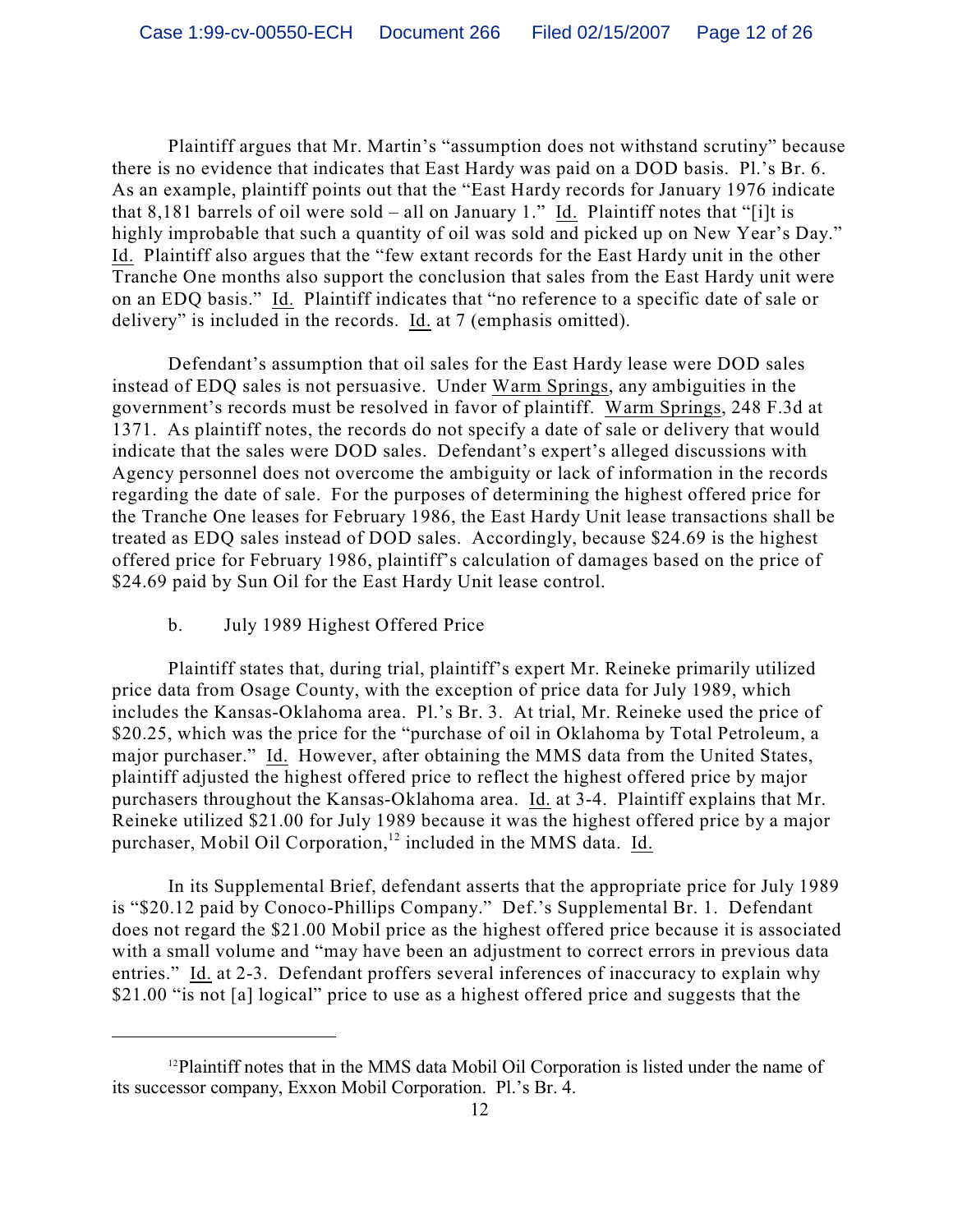"correct unit price" paid by Mobil is \$20.58. Id. at 3. Despite the \$20.58 price suggestion, defendant argues that \$20.12 is the appropriate highest offered price because it reflects an EDQ transaction. Id. at 4. Defendant disqualifies \$21.00 and \$20.58 as appropriate highest offered prices because they reflect DOD transactions. Id. The court declines to accept defendant's argument that \$20.12 is the appropriate highest offered price. As explained in Part III(B)(1), the court does not accept defendant's manipulations of the MMS data for the purpose of determining the amount of damages due for February 1986 and July 1989. See Warm Springs, 248 F.3d at 1375.<sup>13</sup>

The \$21.00 price is associated with Exxon Mobil Corporation in the MMS data. Pl.'s Br. Ex. 3; Def.'s Br. Attach. 9. Although Mobil Oil Corporation was a major purchaser for July 1989, Exxon Corporation was not. See PX751-519. However, defendant explained that this particular transaction "pertains to a royalty transaction for Mobil and not for Exxon." Def.'s Supplemental Br. 2 (explaining that the payor identification number in the MMS data is a Mobil payor code). Therefore, the court adopts the \$21.00 Mobil Oil Corporation price as the appropriate highest offered price for July 1989.

IV. Damages for Failure Promptly to Deposit Funds Because of Unreasonable Failure to Certify a Federal Depositary

The parties disagree on how to calculate damages for deposit lag and on the present value of damages for deposit lag. Plaintiff determined "deposit-lag calculations on an average annual basis." Pl.'s Br. 22. Plaintiff asserts that this method was its only recourse because it is "impossible to attribute royalty payments to specific Tranche One leases" due to incomplete records and the practice of paying multiple royalties with a single check. Id. at 21. Plaintiff disagrees with defendant's position that "deposit lag can be analyzed accurately on a lease-by-lease basis." Id. at 27. Plaintiff argues that the average annual basis method is more efficient because it "can be applied across broad time periods without the need to resolve the unnecessary disputes over what is or is not included in Tranche One." Id. at 22. Plaintiff explains that it "estimated lag delays and resulting damages in two parts. Id. First, plaintiff "estimated . . . the damages resulting from the one-business-day delay for each check mailed in Pawhuska to reach Muskogee and be deposited. Second, plaintiff estimated . . . damages from the additional lag days, over and above the mailing time, as show[n] in the Andersen report's summary chart." Id. at 22-23. To estimate damages resulting from the one-business-day delay, Plaintiff utilized an average lag of 1.4 days because "one fifth of [payment] mailings–any check mailed on a

<sup>&</sup>lt;sup>13</sup>In Plaintiff Osage Nation's Second Motion to Strike Newly Filed Evidence (plaintiff's Second Motion or Pl.'s Second Mot.), plaintiff argues that portions of defendant's Brief About Appropriate Highest Offered Price for July 1989 Pursuant to Court's January 16, 2007 Order (defendant's Supplemental Brief or Def.'s Supplemental Br.) should be stricken. Pl.'s Second Mot. 1. Because the court declines to accept defendant's arguments regarding the highest offered price for July 1989, plaintiff's Second Motion is MOOT.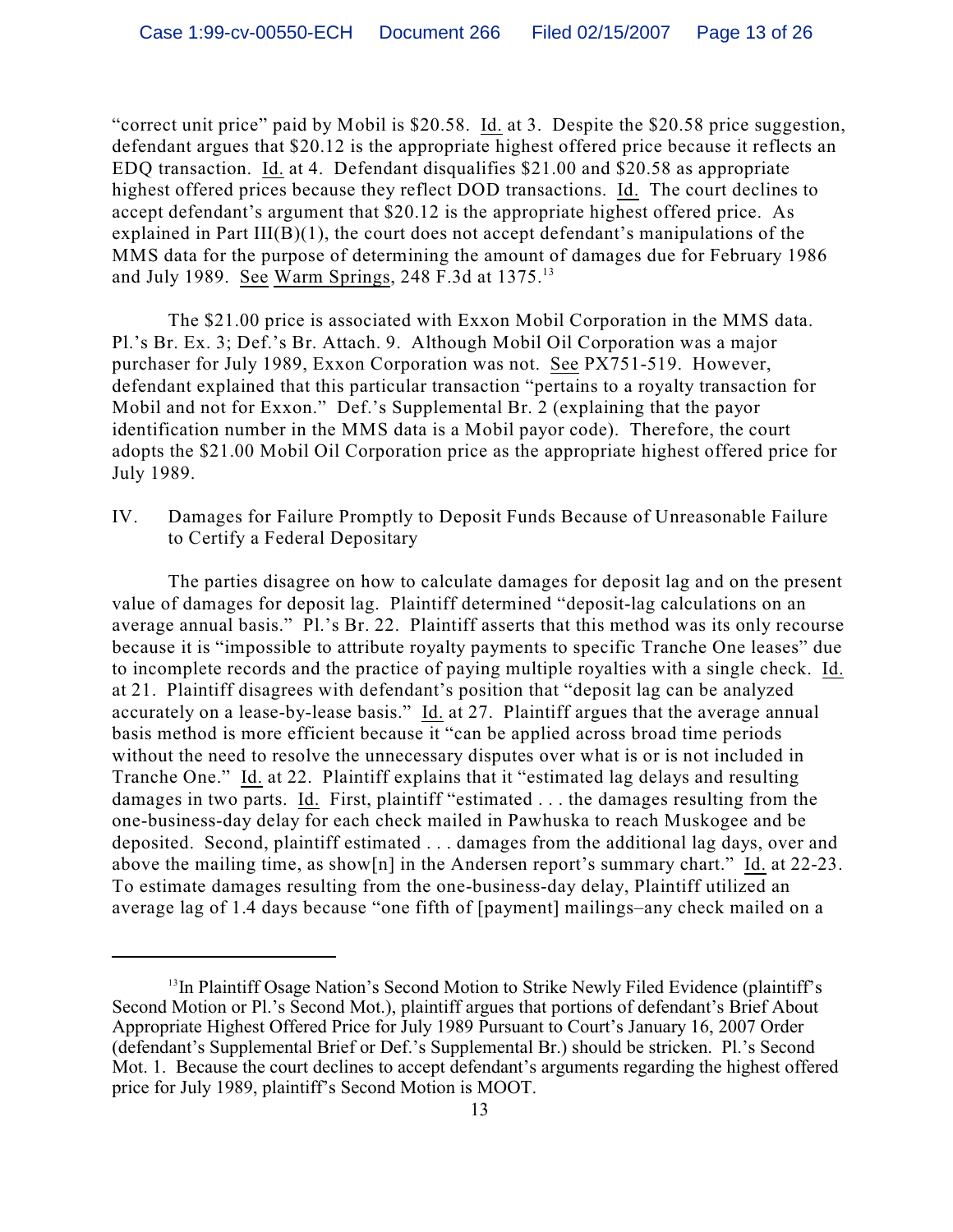Friday–would be subject to 3 lag days due to the intervening weekend." Id. at 23. To calculate the dollar amount that is subject to the mailing lag, plaintiff subtracted the "amount of all payments shown to have been made during the fiscal year by Electronic Funds Transfer  $(EFT)^{1/4}$  from "the annual total for royalty receipts, taken from the Andersen Statement of Account for the fiscal year." Id. Plaintiff then multiplied this dollar amount by the "prudent rate for the fiscal year" and by "the portion of the year the payments lagged (1.4 divided by the number of days in the year)" to obtain "[a]n annual damages figure for mailing lag." Id. at 25. Lastly, plaintiff divided the annual damages figure "by 12 to produce a damages figure for the Tranche One month." Id.

Regarding the additional lag days indicated in the Andersen report's summary chart, plaintiff points out that, at trial, its expert Mr. Jay stated that "some checks deposited during the fiscal years containing the Tranche One months were, days, weeks, or even over a month late." Id. at 26. Plaintiff notes that "[e]xhibit 9, titled 'Andersen Deposit Lag,' estimates the damages caused by such lateness, i.e., damages over and above those resulting from the 1.4-day mailing lag. Id. Plaintiff adjusted the lag days by subtracting 2.4 lag days from the Andersen numbers based on its assumption that "all payments within a particular range had a lag equal to the average in the range." Id. Plaintiff's assumption is based on the "ranges instead of precise numbers quantifying the number of lag days" included in the Andersen data. Id.

The court disagrees with plaintiff's contention that there is no need to resolve "disputes over what is or is not included in Tranche One." Pl.'s Br. 22. The point of a trial on specific leases for specific months has been to provide the parties an opportunity to focus on discovery and factual presentation in a manageable format. To the extent reasonably practicable, the parties and the court should proceed on that basis.

While there are many uncertainties regarding payments due for the Tranche One months, those uncertainties have been reasonably resolved in Part III based on the law and the evidence. Consistent with the court's finding that equal daily quantities should be assumed in calculating royalties due, the parties shall assume that those royalties were paid in equal daily amounts throughout the relevant Tranche One months. It therefore remains for the court to determine the extent of lag time to be applied to each payment.

 $14$ Plaintiff states that it "accepts the United States' representation that, in general, a 'Z' in the middle of the 'document number' listed in the Statement of Account denotes an EFT deposit." Pl.'s Br. 24. However, plaintiff argues that "the United States has not adequately explained why any payments without such a designation should be considered EFTs." Id. In particular, plaintiff disputes defendant's contention that the March 25, 1986 payment of \$2,124,094.52 is an EFT payment. Id. Plaintiff suggests that if the court adopts plaintiff's analysis of deposit lag, "the United States should have an opportunity to produce reasonably conclusive documentary evidence that other non-'Z' payments were made by EFT." Id. Plaintiff notes that it "would be willing to stipulate to the EFT nature of other deposits." Id.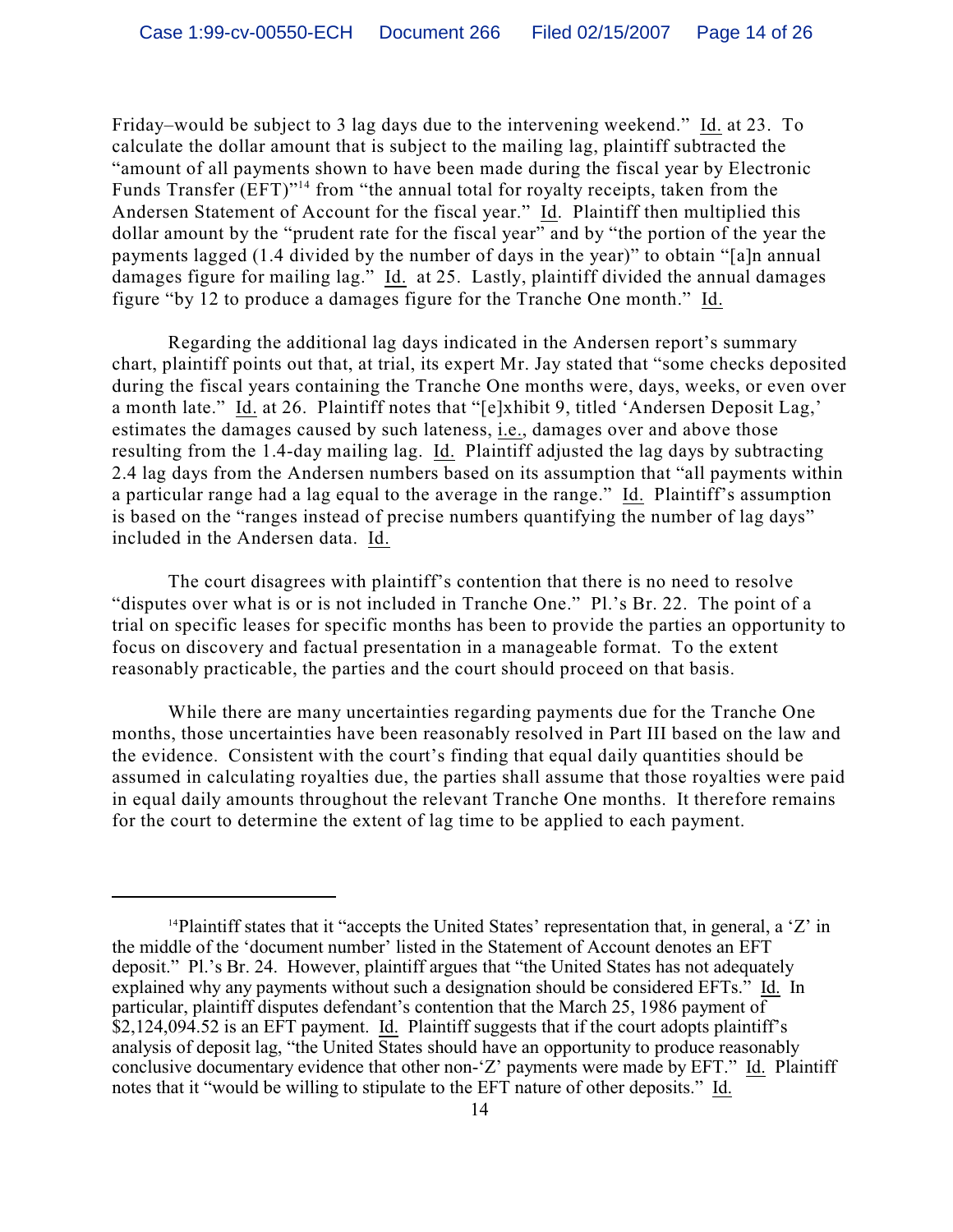Defendant's expert, Mr. Gregory Chavarria, "calculated the time period between the receipt of royalty receipts in the Osage Agency mailroom and the posting of those funds to Account No. 7386" by using information obtained "from the Osage Agency Mailroom Schedule of Collections and the Andersen Report Account Statements." Def.'s Br. 19. Mr. Chavarria reviewed this information to identify "instances where payments were not deposited in a timely manner." Id. Mr. Chavarria then "count[ed] the number of business days between receipt and posting of royalty payments and then subtract[ed] one day." Id. "For the funds that were not posted within 24 hours or by the end of the next business day following receipt, Mr. Chavarria used the blended 80% 3-month CD and 20% 3-month T-Bill expected rate to calculate the lost investment income that could have been earned on those funds." Id. After "review[ing] Fedwire deposit listings, electronically generated deposit tickets, and Andersen Report Account Statements" to determine which royalties were paid by EFT, defendant contends that "all royalty payments for production in January 1976 and one payment for production in May 1979 were made by check" and "[a]ll of the remaining payments were made by EFT." Id. at 19-20. Defendant argues that only "two of [the] check deposits exceeded the Court's permissible time for deposit by one day." Id. at 20. Defendant also contends that according to "Fedwire deposit listings, electronically generated deposit tickets and Andersen Report Account Statements[,] . . . all EFT payments were timely deposited in Account No. 7386." Id.

The court is not persuaded that defendant's lease-by-lease basis of determining deposit lag provides a fair representation of the actual lag time of deposits for rents paid with respect to January 1976. As the court noted in Osage II, "[t]he Osage Tribe is entitled to damages reasonably estimated based on existing information." 72 Fed. Cl. at 670. Moreover, doubts should be resolved against the trustee when proper trust records are missing. Warm Springs, 248 F.3d at 1373. Records presented at trial indicate that, in some cases, the lease for which a payment is made is not specified in defendant's records and that a royalty payment could be listed for deposit with several other companies' royalty payments. See e.g., DX451-0001 (indicating that twenty-six payments from different companies were scheduled for a single deposit); PX578-0012, -0013 (indicating that the Bigheart Pipeline Company January 1976 payment did not indicate the lease for which the payment was made and that the payment was listed for deposit with other companies' royalty payments). In some cases, the records also fail to indicate the date a deposit was credited to plaintiff's account. See e.g., DX446, 485, 487 (showing a "Date Prepared" but not indicating a "Date of credit in Treasurer's account"); PX578-0014 (showing a "Date Prepared" but not indicating a "Date of credit in Treasurer's account"). These examples illustrate the difficulty of determining the date a deposit was credited to plaintiff's account after receipt. Because of incomplete records and defendant's practice of depositing multiple royalties with a single check, the court adopts, as to January 1976, plaintiff's estimate of "one business-day delay for each check mailed," Pl.'s Br. 22, (resulting in an average lag of 1.4 days to account for weekends, Pl.'s Br. 23), plus an estimate of additional lag days as developed in the Andersen report, PX476 (copy of Arthur Andersen report); Pl.'s Br. 26.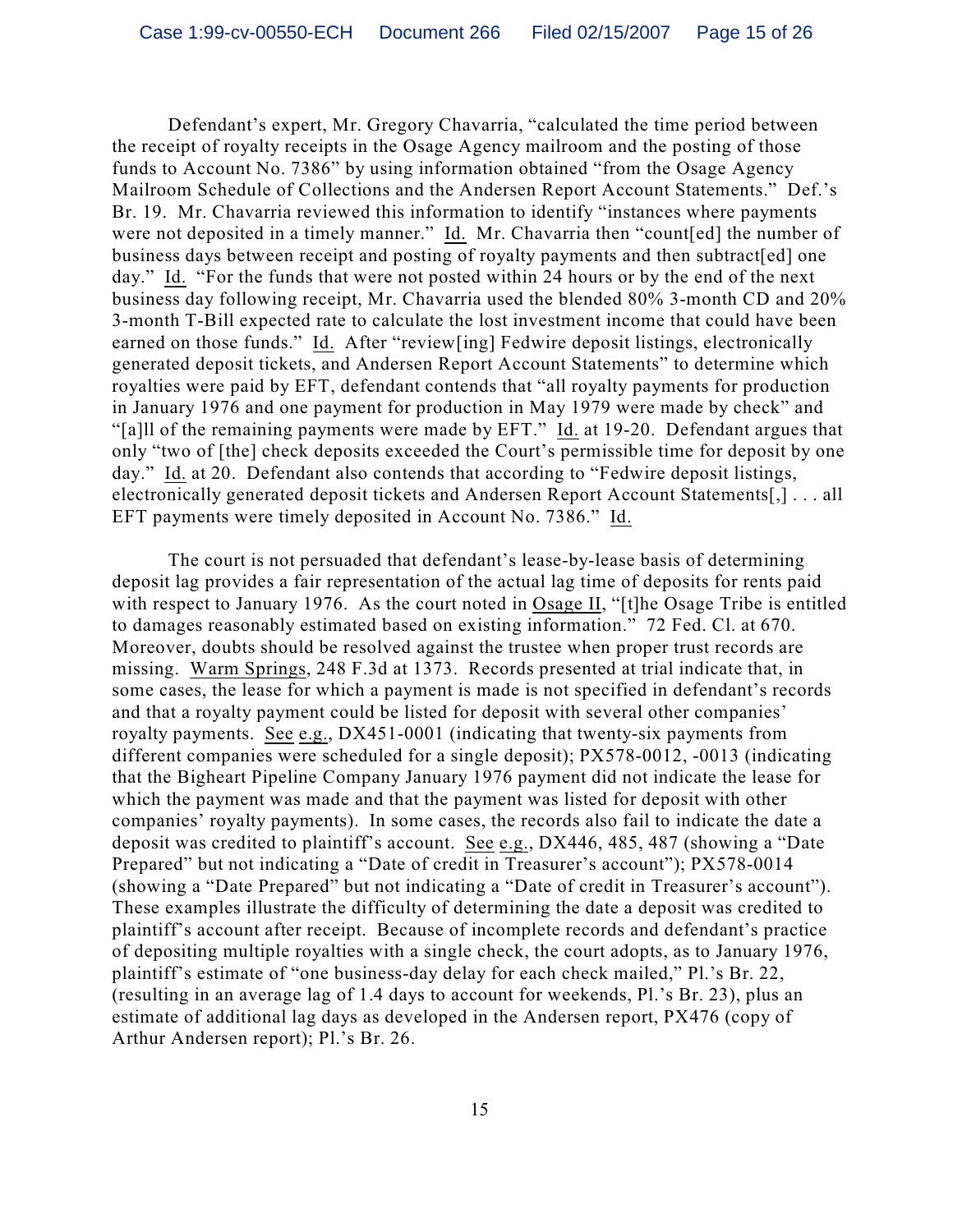There are two remaining issues: the number of royalty payments made by check as to May 1979 and whether royalty payments in March 1986 was made by check, see Pl.'s Br. 24 (disputing defendant's assertion that the March 25, 1986 payment of \$2,124,094.52 was an EFT payment). If the parties, after direct negotiations, are unable to agree on a resolution, they shall, on or before Thursday, March 15, 2007, submit briefs describing the remaining differences and arguments for their respective proposed resolutions.

- V. Underinvestment and Investment Underperformance Damages (Damages For Failure to Maintain Appropriate Cash Balances and For Failure to Obtain Investment Yields in Accordance With Law)
	- A. Areas of Agreement

The parties agree on some elements of damages calculations for Underinvestment and Investment Underperformance Damages. Trial testimony primarily focused on Account 7386. However, the parties agree that "both Account 7386 and Account 7886 should be evaluated for purposes of computing investment damages, because Account 7886 was the interest-related account for Account 7386 until FY 1985, when the Accounts were combined." Joint Submission 3, ¶1. The parties included Statements of Account for 7886 in Appendices A, B, and C to their Joint Submission. The parties state that "[f]or purposes of this submission only, and not for any other or future purpose or calculation of damages," they "agree on the average daily balance for each of these accounts during the fiscal years containing the Tranche One months." Joint Submission 3, ¶ 1.

The parties also "agree on the amounts of interest derived from CDs and Government Securities that were credited to Accounts 7386 and 7886 during the fiscal years containing the Tranche One months" and "on the amounts of Treasury Interest on Cash for the 1979, 1981, 1986, and 1989 fiscal years." Id. at 3, ¶2. The parties agree to utilize data from the Federal Reserve Historical Release in order to compute "expected rates on funds not part of the permissible cash balance." Id. at 4, ¶3. The parties agree to use algebraic formulas to convert three-month discount-basis interest rates to three-month investment-basis interest rates, and vice versa.<sup>15</sup> Id. at 4,  $\P$ 4. The parties agree to use the interest rate of 4% to calculate the expected return on permissible cash balances for the first three Tranche One months and the "overnighter rates of 7.12% and 9.01%, respectively, for the last two Tranche One months." Id. at 4, ¶5. The parties also agree that the court should not assess damages for the Tribe when defendant's actual performance exceeded the expected rate of return and "that the court should not assess

<sup>&</sup>lt;sup>15</sup>The formula for determining the investment basis interest rate is  $(365*D) \div (360 - 155)$ (91\*D)); D represents the discount-basis interest rate. Joint Submission on Calculation of Tranche One Damages (Joint Submission) 4, ¶4 n.3. Conversely, the formula for determining the discount-basis interest rate is  $(360*I) \div (365+(91*I))$ ; I represents the investment-basis interest rate. Id.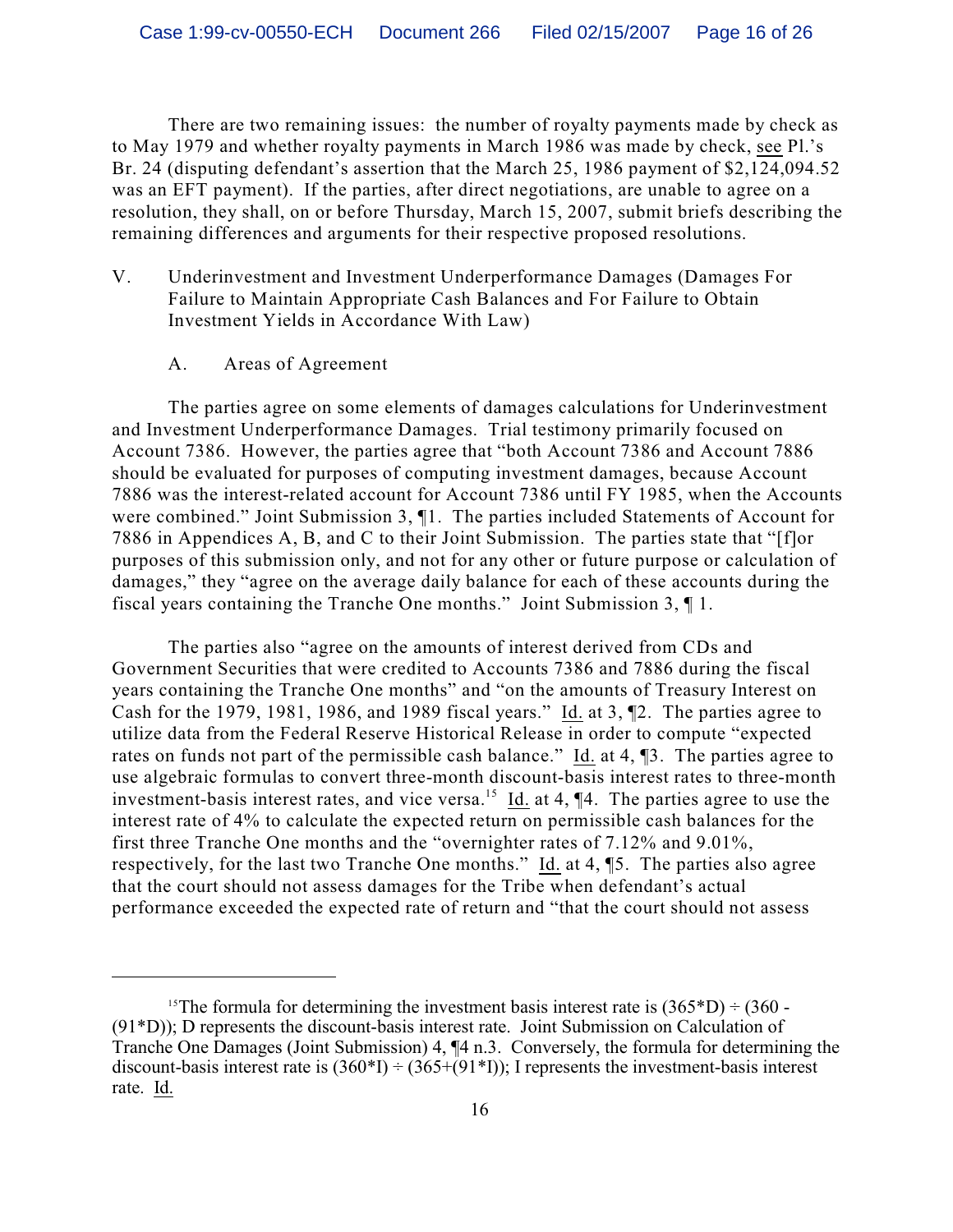'negative damages' for the months of February 1986 and July 1989 . . . against damages for the months of January 1976, May 1979, and November 1980." Id. at 4, ¶6.

## B. Areas of Disagreement

Both parties utilized a three-step process to calculate underinvestment and investment underperformance damages, which includes: 1) calculating the average monthly actual returns for the Tranche One months; 2) calculating the expected earnings for each Tranche One month; and 3) determining the difference between the actual returns and the expected earnings in order to calculate damages. Pl.'s Br. 12; Def.'s Br. 12-18. The parties disagree on what amounts should constitute the actual returns; on how to calculate the average daily balances; and on whether to use an investment-basis or discount-basis rate to calculate the expected earnings.

#### 1. Actual Returns

In the first step, plaintiff determined "how much interest the [g]overnment actually credited to the trust accounts" by reviewing the Arthur Andersen statements of account. Pl.'s Br. 12. Plaintiff explains that it first added the three interest components<sup>16</sup> listed on the report for accounts 7386 and 7886. Id. Plaintiff then divided the annual amount of actual interest by 12 "to obtain the estimated interest credited for [each] Tranche One month." Id. at 13.

Defendant's expert, Mr. Chavarria, "identified interest postings from investments in CDs and T-bills posted to Account No. 7386." Def.'s Br. 12. Mr. Chavarria added the income earned on cash to this amount. Id. Defendant asserts that for "the first three Tranche One months, the statutory interest of 4% earned on cash under 25 U.S.C. § 161a was posted to Account No. 7886. Mr. Chavarria divided the total annual interest earnings by 12 to obtain the average monthly actual interest earnings." Id. However, for the last two Tranche One months, defendant contends that "using the actual postings in the fiscal years does not accurately reflect the Overnighter interest that was earned in those years" because DOI "posted the 1985 Overnighter interest in 1986 and the 1986 Overnighter interest in subsequent periods." Id. at 13. After reviewing overnighter postings from 1985 to 1989 and identifying postings associated with interest earned in 1986 and 1989, defendant asserts that both actual and adjusted calculations "produced a result where the actual earnings exceeded the expected returns." Id. Defendant therefore argues that it does not owe damages for 1986 or 1989 Tranche One months. See id.

Defendant claims that "in FY 1976 two of the entries to account 7886 labeled 'other receipt,' one positive and the other negative, are attributable to statutory (4%) interest."

 $16$ Plaintiff notes that the statements of account list interest under the "receipt" heading in three components: "Treasury Interest" (or "Overnighter Interest"); "Interest on CDs" and "Interest on Government Securities." Pl.'s Br. 12.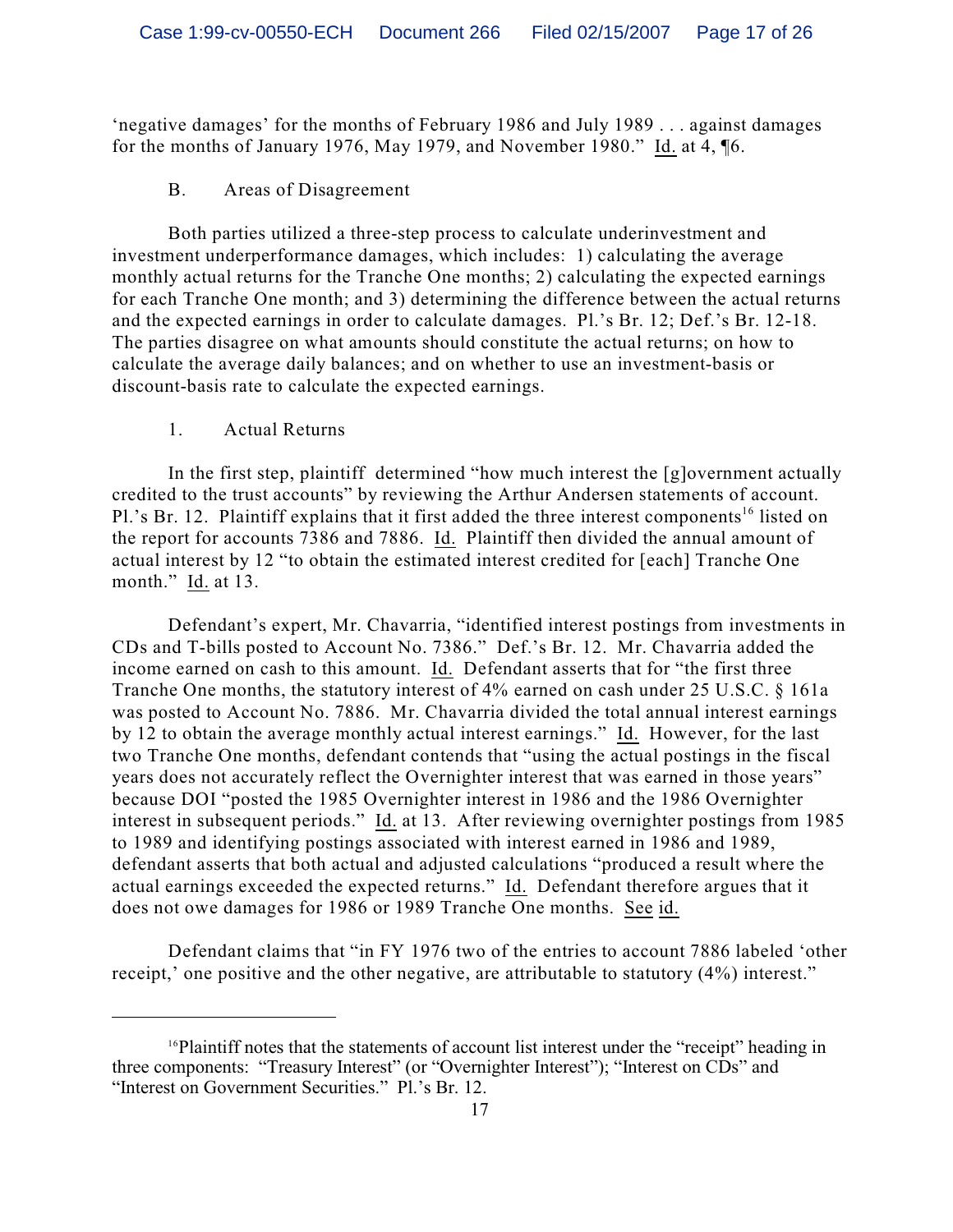Pl.'s Br. 20. Plaintiff contends that "no evidence in the record support[s] such a claim" and also notes that "the first page of the Statement of Account that the United States cites shows that 'Treasury Interest' for the year was '\$.00.'" Id. at 21. Defendant explains that Mr. Chavarria came to his conclusion regarding 1976 interest "by referring to Andersen Report collection entries for 1976 identified by the revenue type code '9701,' which was used to designate Overnighter/statutory interest, and the alpha characters 'AW' in the document description field, which identifies the transaction as investment related." Def.'s Br. 12 n.14. Plaintiff argues that defendant's use of Mr. Chavarria's new testimony "effectively revis[es] the 1976 Statement of Account for 7886 (Appendix A to the Joint Submission), based on Mr. Chavarria's '[f]urther examination of the data,' and evidence of a so-called 'element component' of '9701' in unspecified 'Andersen data,' Chavarria Decl. at ¶ 7 – none of which is in the trial record or in Appendix A." Pl.'s Mot. 4. Defendant notes that "[t]he parties agreed to provide the statements for Account 7886," but "[d]efendant should not be precluded . . . from providing its understanding of the meaning of those statements, especially when it is not plain on the face of the statements." Def.'s Resp. 13. However, the plain face of the records indicates that there was no treasury interest with respect to account 7886 in 1976, Joint Submission App. A, and there is nothing in the document or the relevant associated documents that indicates a reference to code "9701" or that "AW" signals an investment-related transaction. The court therefore declines to accept defendant's argument based on newly-introduced expert testimony concerning the 1976 data for account 7886. The court adopts plaintiff's method of determining actual returns for 1976.

Plaintiff also argues that there is no evidence in the record to support defendant's claim "that certain amounts of interest credited to account 7386 in fiscal years 1986 and 1989 are attributable to previous years and [that the amounts] should be reallocated to those years in the calculation of damages." Pl.'s Br. 21. Plaintiff further argues that "even if credits in later years were made to compensate for a failure to credit interest in previous years, the Osage Nation would be entitled [to] damages for the United States' delay in crediting the funds to the trust." Id. Plaintiff objects to defendant's "[o]ffering new opinion testimony from Mr. Chavarria, based on his 'extensive work with the historical account transactions contained in the data used by Andersen,' Chavarria Decl. at ¶ 8, that advocates the reallocation of overnighter interest to years other than those in which it was actually paid to the trust according to the Statements of Account for 7386 in the record." Pl.'s Mot. 3. The court is not in a position, based on a record focused on the Tranche One months (and, for purposes of certain damages calculations, the years in which the Tranche One months occur) to reallocate moneys between years. If such a reallocation were in fact required, it of necessity would be performed in Tranche Two of the case, when the remaining years of the account will be before the court. The court SUSTAINS plaintiff's objection to defendant's newly-introduced expert testimony. The court declines to accept defendant's argument for use of overnighter postings for years other than 1986 and 1989.

2. 80/20 Monthly Expected Rate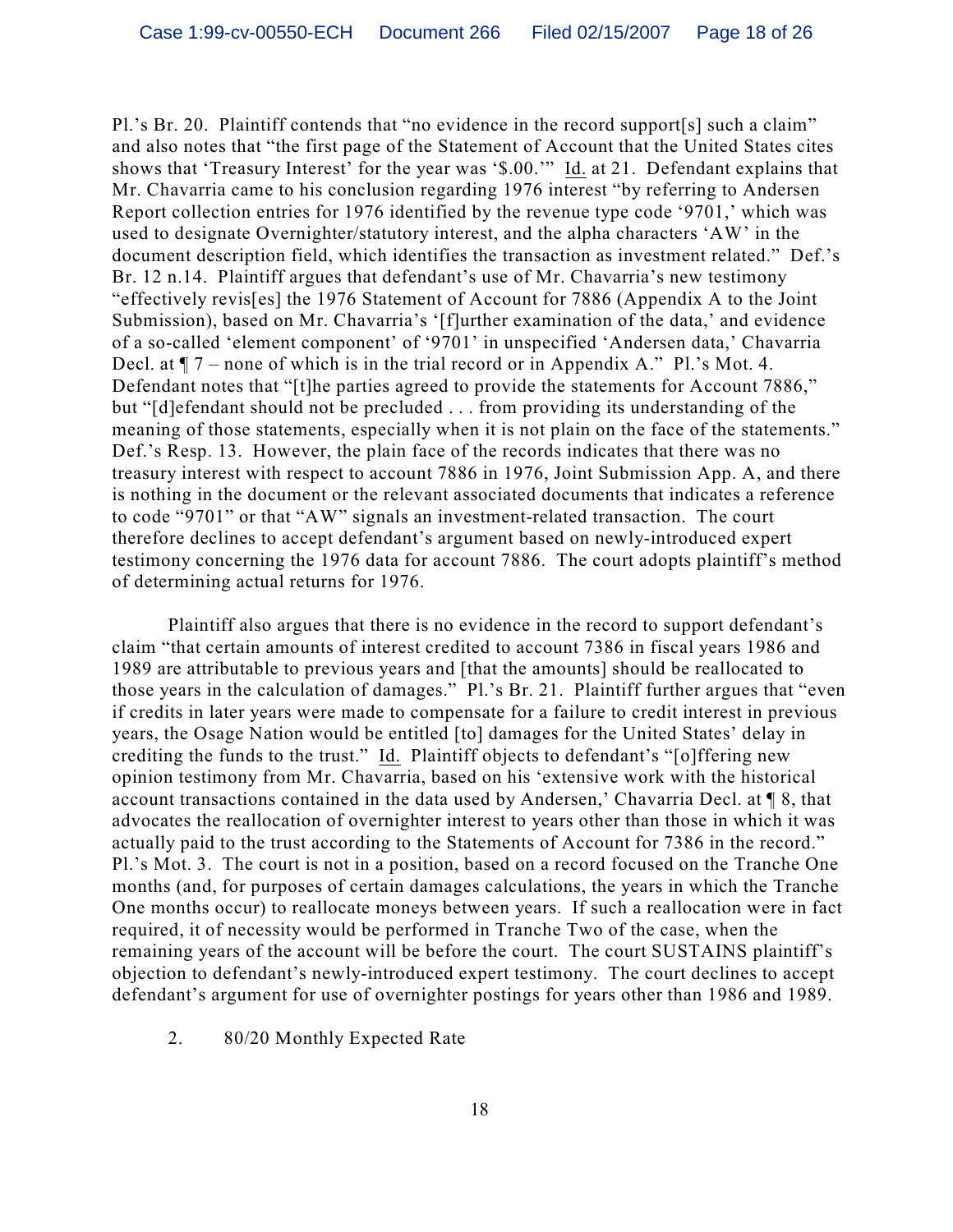The court previously held that the appropriate monthly expected rate is "a combination of contemporaneous 3-month CD rates (80%) and 3-month T-bill rates (20%)." Osage II, 72 Fed. Cl. at 671 (citation omitted). This holding is implicated in two additional disputes in which the Unites States now attempts to shift from its position at trial in ways that appear to undermine the 80/20 monthly expected rate as determined at trial. Plaintiff indicates that its "assent at trial to use of the 80/20 rate as the standard of care was premised on the United States' position at trial." Pl.'s Br. 19 n.6.

#### a. Average Daily Balances for Each Tranche One Month

With respect to the calculation of expected earnings, plaintiff "calculated expected earnings for [each] Tranche One month by first calculating the expected earnings on invested funds (all but the \$25,000 permitted to be left in cash) and then adding to that [amount] the expected earnings for the \$25,000 left in cash." Pl.'s Br. 13. Similarly, defendant's expert added the average daily balances of Account No. 7386, determined by "each day's ending balance in the relevant fiscal years," and Account No. 7886, determined by account schedules provided by plaintiff. Def.'s Br. 13. Defendant then reduced the average daily balance by \$25,000 to provide for the cash balance allowed by the court. Id. at 14. Defendant claims that to be "consistent with the [c]ourt's ruling," it also "adjusted the daily cash balance to reflect a reasonable time between the deposit of funds and the investment of those funds." Id. Defendant asserts that "the [c]ourt presumably recognized that [an investment] conversion could not occur immediately," because the court stated that "cash balances . . . would be quickly converted into higheryielding investments." Id. (quoting Osage II, 72 Fed. Cl. at 666) (emphasis omitted). Defendant emphasizes the court's use of "quickly converted" to bolster its assertion that some delay should be assumed. Id. Defendant also argues that the court's assumed recognition of the inability immediately to convert the cash balances "comports with the principle that a trustee can properly take a reasonable amount of time in looking out for proper trust investments and is not liable for failure to make the property productive during such time." Id. (citing E.F. Hutton S.W. Props. v. Union Planters Nat'l Bank, 953 F.2d 963, 973 (5th Cir. 1992) (quotation omitted)). Defendant cites Cheyenne-Arapaho Tribes of Indians v. United States, 512 F.2d 1390, 1394 (Cl. Ct. 1975) to indicate that the Court of Claims has previously applied the principle of allowing the trustee "a reasonable time to make the initial investment." Id. (quoting Cheyenne-Arapaho, 512 F.2d at 1394).

Defendant asserts the necessity of "reasonable time" to explain its one-day adjustment to the average daily balances. Defendant points to the Price Waterhouse Report which states that "[i]nvestments in market bills are made daily by telephoning the Department of Treasury by 9:00 a.m. Albuquerque time." Id. at 15 (quoting DX 1668- 0133). Defendant argues that "the earliest [the funds] could have been invested would have been the morning of the next business day." Id. Defendant also argues that "[i]nvestment in bank CDs required additional time" due to CD investment cycles. Id. Defendant claims that "placing the funds in CDs could . . . take at least three business days." Id. at 16. Therefore, defendant "adjusted the account balances to reflect a reasonable time (one day) needed for investing in Treasury securities and CDs." Id.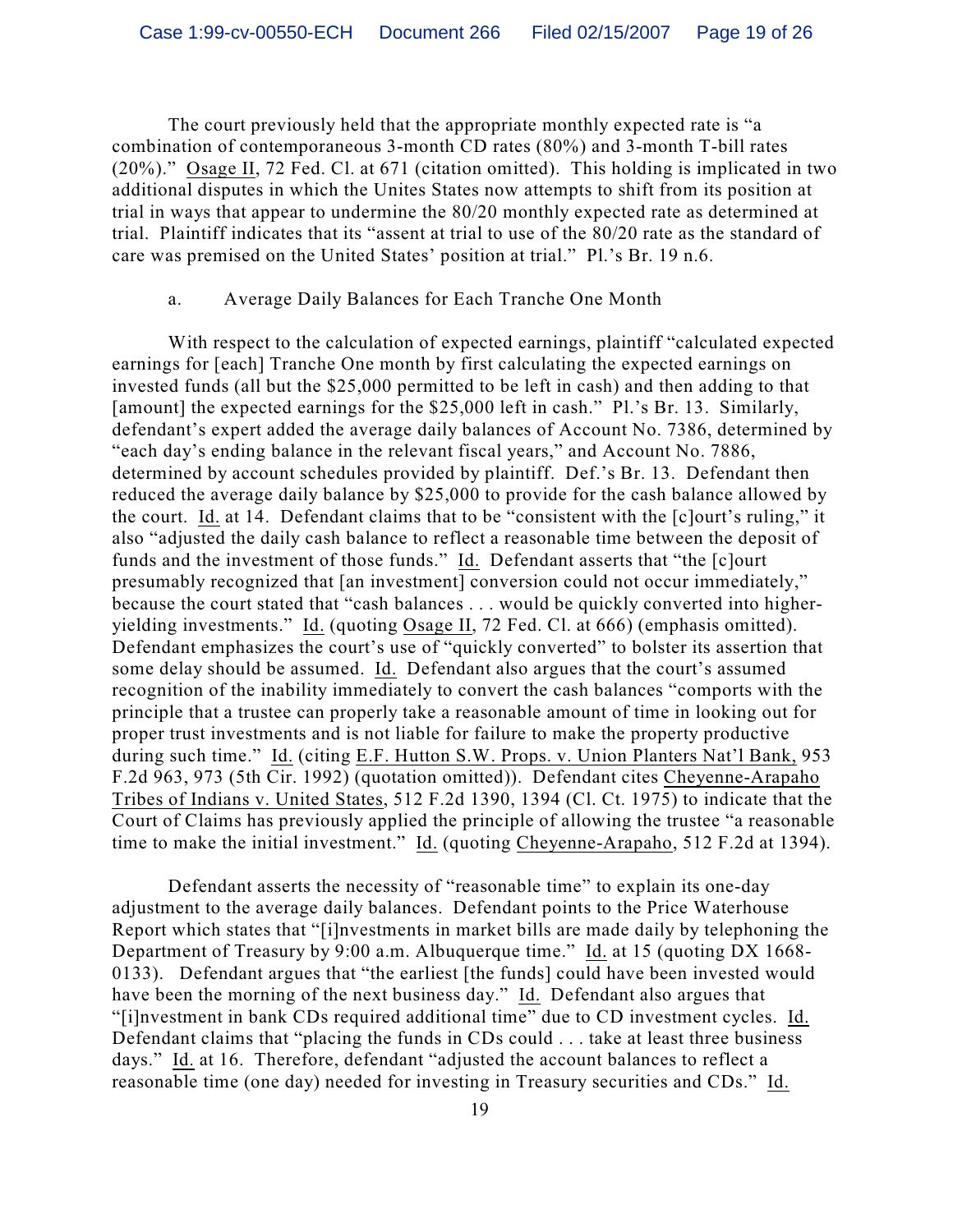Defendant disregards the court's holding that defendant is liable for failing to achieve to the expected return "on average daily balances in excess of \$25,000." Osage II, 72 Fed. Cl. at 671. Plaintiff charges that defendant "propos[es] that it should not be liable for failure to invest all funds 'in excess of \$25,000'" because defendant "adjust[s] the cash balance upward from \$25,000 to account for a 1-day 'grace period' for investing funds received." Pl.'s Br. 18. Plaintiff notes that defendant did not assert this position at trial. Id.<sup>17</sup> Plaintiff contends that "at trial the United States agreed that the  $20\%$  T-bills in the 80/20 rate already builds in the liquidity that the United States is now claiming needs to be added in." Id. at 19. In response to defendant's point that T-bill investments had to be consummated before "9:00 a.m. Albuquerque time," see DX 1668-0133, plaintiff argues that "it was undisputed at trial that because Osage funds on deposit were already in the Treasury, Treasury bills could be obtained by simply picking up the telephone." Id. (emphasis omitted).

The court agrees with plaintiff. Defendant's adjustment of the average daily balance is an inappropriate shift of its position at trial. At trial, defendant's expert explained that, among other factors, the "weight given to Treasuries in the Expected Rate metric was also impacted by the time needed to locate appropriate CD investments." DX2695-0013 to 14,  $\P$  28-31 (Charles R. Lundelius, Jr., Expert Report (Revised), March 13, 2006). The court understands the 80/20 rate to include a reasonable time for defendant to make its initial investment. Therefore, defendant's proposed one-day adjustment to account for this time is already incorporated into the 80/20 rate. Accordingly, the court declines to adopt defendant's proposed one-day adjustment of the average daily balance.

## b. Investment-Basis Rate or Discount-Basis Rate

After determining the average daily balance, the parties multiplied the amount available for investment by the appropriate monthly expected rate. Pl.'s Br. 14; Def.'s Br. 17-18. Plaintiff notes that it "used the Federal Reserve Statistical Release . . . to obtain contemporaneous three-month CD rates and three-month T-bill rates on a month-by-month basis." Pl.'s Br. 14. Plaintiff explains that "the T-bills rates required an extra step in the first three Tranche One months" to conform Federal Reserve data to the "scope of the trustee's duty." Id. at 15. In this extra step, the parties part company on which algebraic formula should apply: the investment basis interest rate formula (argued by plaintiff) or the discount basis interest rate formula (argued by defendant). Plaintiff argues that "discount rates do not accurately reflect the investment return on the amount of principal invested, and should not be used in calculating investment yield." Id. Therefore, plaintiff

 $17$ In its motion to strike, plaintiff argues that defendant "contradict<sup>[s]</sup> the [c]ourt's order that all amounts above \$25,000 are counted as being available for investment; Mr. Chavarria admits that his manipulation of interest rates has the same effect as 'reduc[ing] the average balance of the account [available for investment],' Chavarria Decl. at  $\P$  12." Pl.'s Mot. 3. Plaintiff's objection is SUSTAINED.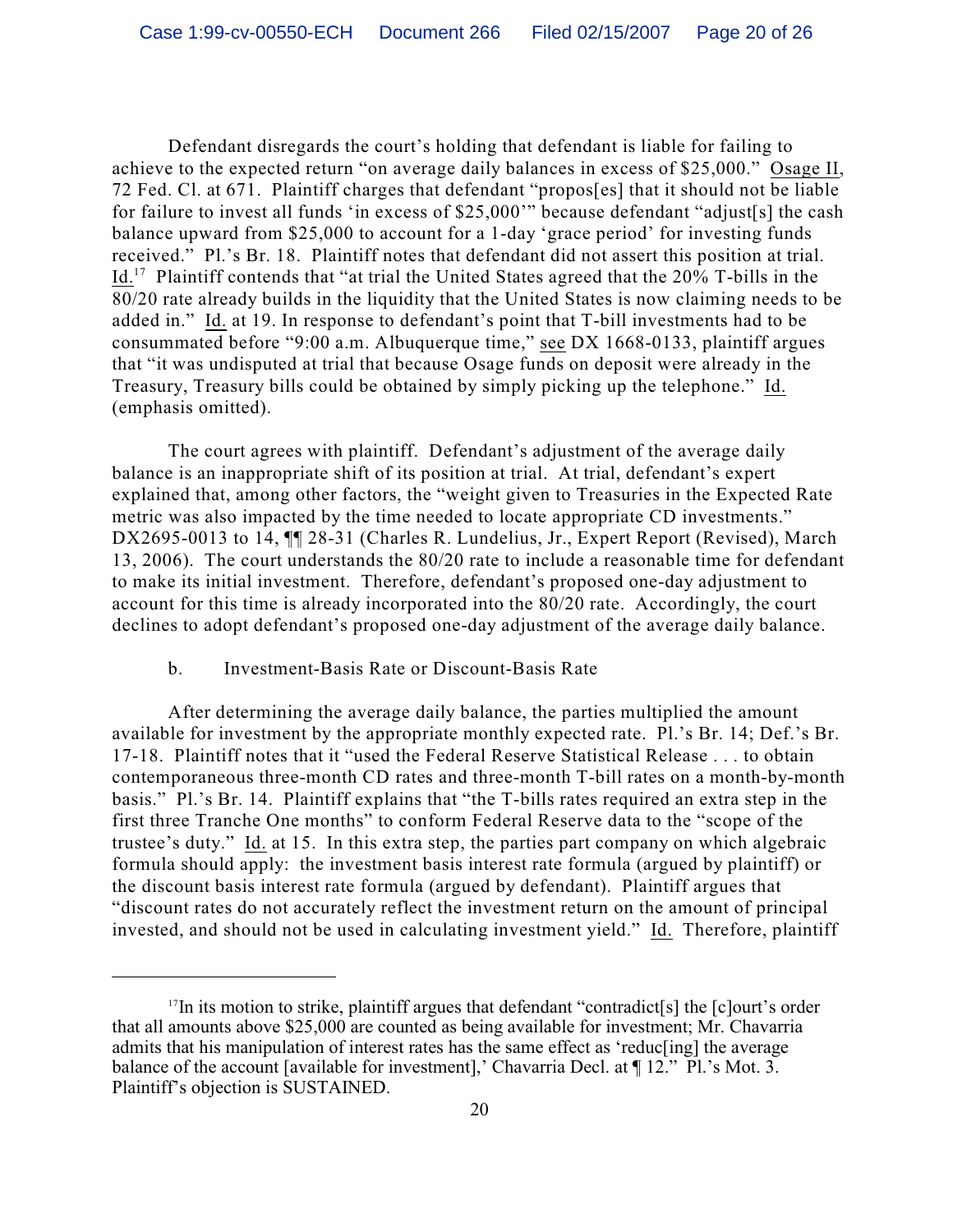converted discount rates to investment rates for these three months [January 1976, May 1979, and November 1980] using a formula agreed upon by the parties." Id.

Instead of applying the investment-basis interest rate formula, defendant applied the discount-basis interest rate formula. Defendant explains "the appropriateness of using an investment rate or a discount rate depends on the calculation of the average daily fund balance." Def.'s Br. 17. Defendant asserts that "[a]n annual investment rate incorporates compound interest" because "it reflects a yield that assumes reinvestment of earnings from the date that the rate is available through the remainder of the year." Id. Defendant argues that to obtain "appropriate expected returns" through an investment rate, one must "reduce the average funds balance by the interest earnings posted to the account during the year" to ensure consideration of "only the principal balance of the account" and avoid "a compounding effect on the balance." Id. Defendant also argues that "[i]f one applies the investment rate to a fund balance that includes both principal and interest, then one is creating a double compounding effect on the expected return." Id. Defendant explains that the compounding effect can be avoided "by multiplying the average daily fund balance (which includes earnings and principal) by the discount rate (based on future cash flows)" to obtain the interest earnings. Id. Therefore, defendant applied "the discount rate to the average fund balance that included both principal and interest." Id. Defendant explains that Mr. Chavarria also applied "the investment rate to the average fund balance that excluded interest," but ultimately decided to apply only the discount basis method "because it resulted in a higher expected return on invested funds than the investment basis." Id. at 18.

Plaintiff challenges defendant's use of the discount-basis rate, arguing that it "does not comport with the trustee's duty here to earn a return on the funds invested," because use of the discount-basis rate does not count "interest earned by the trust and reflected in the average daily balance . . . as having been available for investment." Pl.'s Br. 19. In particular, plaintiff objects to defendant's "[a]dvocating the use of a new set of 'discount' interest rates, derived by Mr. Chavarria, that are lower than the investment-basis rates used at trial by the United States' expert on this issue, Mr. Lundelius, to calculate the 80/20 'expected' rate." Pl.'s Mot. 3. Defendant contends that "calculation of damages based on an average daily balance of funds that should have been invested . . . require[s] a different approach." Def.'s Resp. 12. Defendant argues that the "separate and distinct purpose" of the rates used at trial was to "compare actual rates of return on specific royalty collections with an expected rate of return." Id. The court does not perceive why interest on average balances should require a different treatment. Plaintiff's objection is SUSTAINED. The court declines to accept defendant's application of the discount-basis rate in its calculation of damages.

#### VI. Interest

Based on the opinion of the Court of Appeals for the Federal Circuit in Shoshone, plaintiff is entitled to interest damages on amounts defendant failed to collect and on amounts defendant failed properly to invest in accordance with its fiduciary duties owed to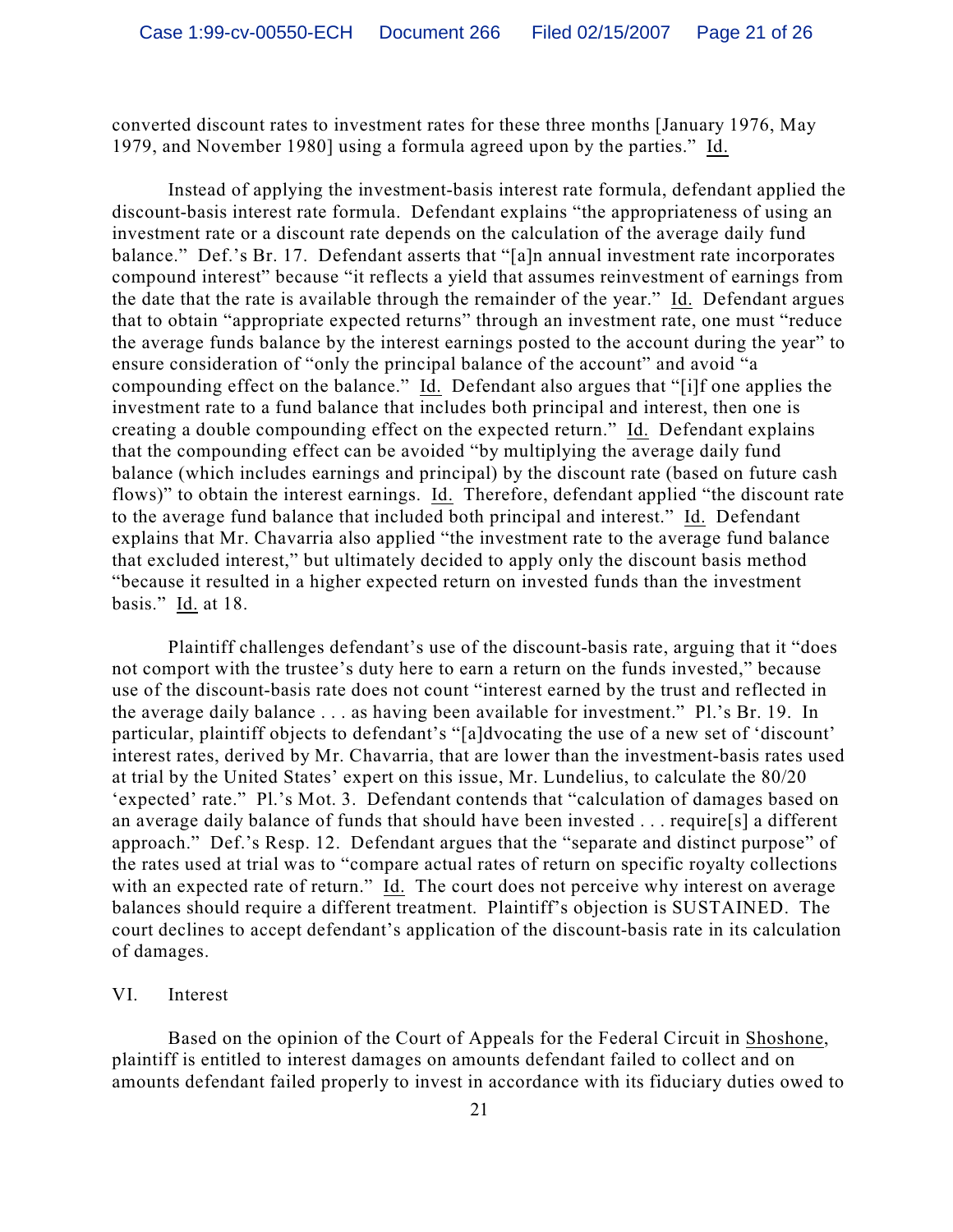the Tribe. 364 F.3d at 1353-54. In Shoshone, the Federal Circuit held that the tribe was entitled to an award of damages for failure to manage the trust and an award of interest on the amount mismanaged because the government breached a "clear statutory fiduciary duty to collect or manage funds," and the government assumed the duty to earn interest on those funds. Id. Here, defendant is obligated under the 1906 Act to hold "all moneys that . . . may hereafter be found to be due the [Tribe]" in trust and "draw interest" on such funds. 1906 Act, § 4. Therefore, because defendant has a "clear statutory fiduciary duty to collect or manage funds" and earn interest on those funds, plaintiff is entitled to interest as a part of the damages award. Shoshone, 364 F.3d at 1353. Moreover, under Shoshone, plaintiff is entitled to interest under 25 U.S.C.  $\S$ § 161a and 162a. 364 F.3d at 1353 (finding that  $\S$ § 161a and 162a "create an obligation for the Government to pay interest on amounts that the Government failed to collect").

## A. Current Value or Interest to Date of Next Quarterly Disbursement

Plaintiff argues that "[i]nterest on damages . . . should be measured as though the amounts awarded as initial damages had been collected or earned at the proper time, then invested by the standards of 25 U.S.C. § 162a until the funds are paid in satisfaction of judgment." Pl.'s Br. 28. Plaintiff contends that this measure of damages is due because the United States has a continuing duty to collect, earn, and invest prudently the funds through the date that the funds are disbursed. Id. Plaintiff therefore argues that "initial damages must be treated as though such funds had been in trust all along, and additional damages must be assessed for the trustee's consequent failure to invest such funds." Id.

Defendant asserts that plaintiff is not entitled to "present value or time value of the lost interest." Def.'s Br. 23. Id. Defendant seeks support from Warm Springs for its argument that "[t]o place [p]laintiff in the position in which it would have been, absent the breach, the [c]ourt should limit the award of forgone interest or investment earnings to the period of time in which the funds, under law, would have been held in the Tribe's trust fund." Id. at 24. Specifically, defendant contends that plaintiff should not receive interest damages for the period after defendant would have disbursed the quarterly annuity payments to the headright owners. Id. at 25. Defendant's rationale for its argument is that "[a]ny lost interest or investment returns post-dating the relevant quarterly annuity payments would have been a loss incurred by Tribal headright owners" and the United States "cannot be held liable" for such "indirect or consequential damages." Id. Defendant contends that any award of interest damages "beyond the period of breach[,] ... would amount to providing pre-judgment interest without statutory authorization." Id. at 26 (citing Warm Springs and Shoshone, 364 F.3d at 1353).

Plaintiff contends that defendant's argument that it "had no duty to invest [uncollected] funds beyond the date of the quarterly disbursement following the [g]overnment's breach of the duty to collect," improperly turns the defendant's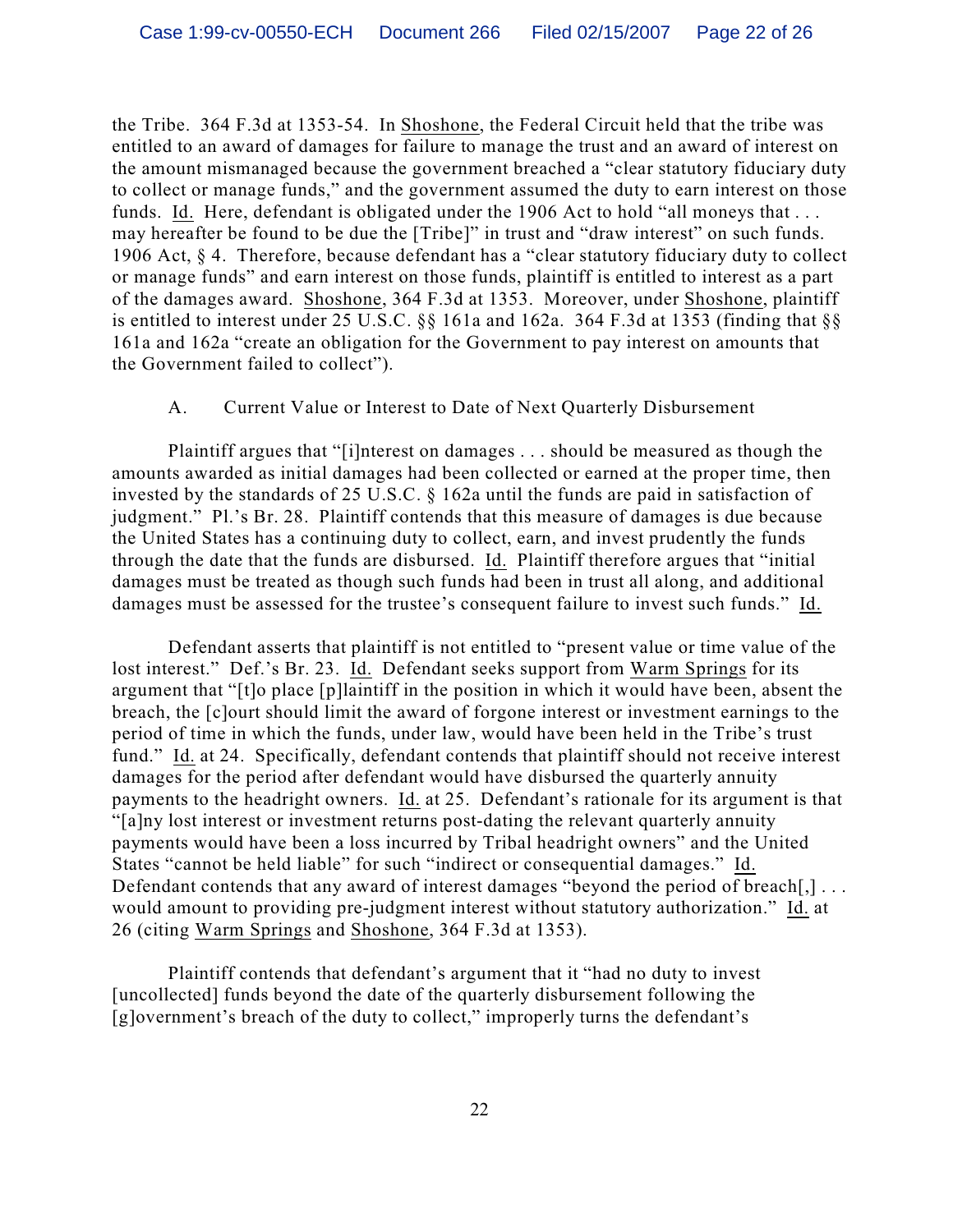"disbursement obligation . . . into a limit on liability." Pl.'s Br. 33.<sup>18</sup> Plaintiff points to the language of the 1906 Act and argues that it "imposes a duty on the trustee to earn interest on [uncollected royalties and unearned investment income] until they are actually disbursed." Id. at 34. Plaintiff argues that "Peoria Tribe and Shoshone make clear that the [g]overnment's breach of an antecedent duty (collection) does not excuse the [g]overnment's failure to perform other duties that the breach rendered impossible (investment)." Id. The court agrees with plaintiff. Defendant cannot escape liability for its breach in failing properly to manage the trust by arguing that it was required to disburse the funds, an act it was incapable of accomplishing due to its initial breach. Defendant's argument would, in effect, "reward the [g]overnment for inaction that violates the [g]overnment's fiduciary duties to collect funds and accrue interest." Shoshone, 364 F.3d at 1352 n.7. Under the 1906 Act, defendant was obligated to earn interest on "all moneys due, and all moneys that may become due" until the funds were disbursed. 1906 Act, § 4. Similarly, in Peoria Tribe, the Supreme Court held that the government's obligation to invest the funds and pay interest on those funds "'continues until the money is paid over.'" 390 U.S. at 472 (quoting United States v. Blackfeather, 155 U.S. 180, 193 (1894)). Because defendant has not disbursed the funds, interest is still owing and plaintiff is entitled to interest up to the date the money is paid over. Id.

## B. Appropriate Investment Instruments

Plaintiff argues that under the prudent investor standard, the funds should have been invested in "long-term instruments . . . because the funds at issue have been held in trust for between 17 and 30 years." Pl.'s Br. 32, 33. Plaintiff states that 25 U.S.C. § 162a, enacted in 1938, "would have allowed any funds held from 1976, 1979, 1980, 1986, or 1989 to the present to be invested in long-term T-bills or CDs." Id. at 32. Relying on the Warm Springs principle that a beneficiary should be placed in a position it would have been if not for a breach of trustee's fiduciary duties, plaintiff contends that long-term instrument rates are the appropriate rates to determine interest damages because "[t]he beneficiary has been deprived and continues to be deprived of funds that could have been put to use during this decades-long delay." Id. at 33 (citing Warm Springs, 248 F.3d at 1371). Plaintiff offers 7-year T-bill rates "as a reasonable estimate" of the appropriate long-term investment rates.<sup>19</sup> Id.

Defendant also points to 25 U.S.C. §§ 161a and 162a and argues that both sections "vest the Secretary of the Interior with discretion in the investment of tribal trust funds."

 $18$ Plaintiff also contends that defendant's argument is "presumably a placeholder" for appeal because the court "has already ruled on this issue and accordingly did not invite the Government to revisit the issue here." Pl.'s Br. 34.

<sup>&</sup>lt;sup>19</sup>Plaintiff notes that it could have argued for an "even higher rate<sup>[]</sup> using terms of up to 30 years, because the funds at issue here were by definition not subject to any liquidity demands." Pl.'s Br. 38.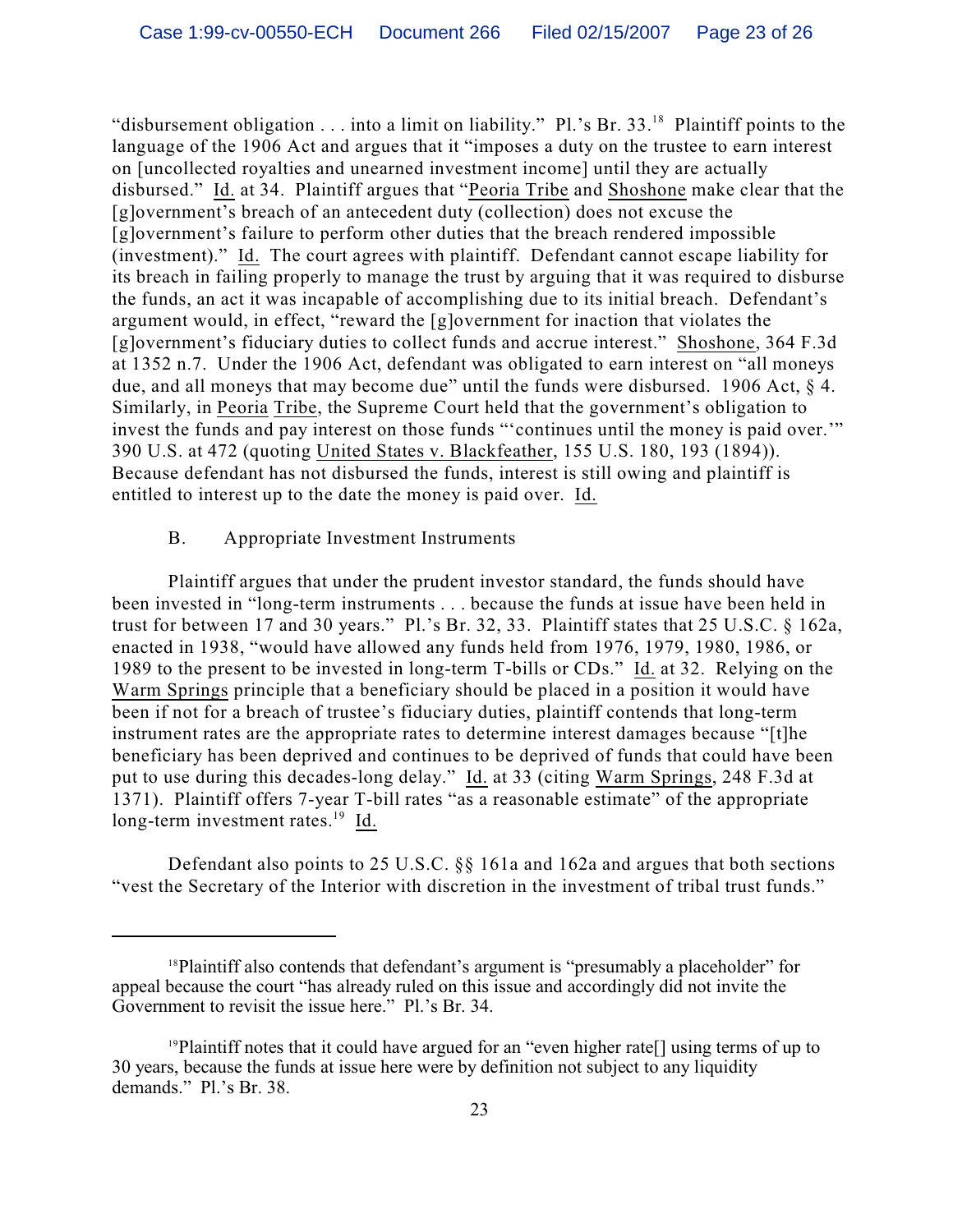Def.'s Br. 26. Defendant explains that the Secretary of Interior, according to congressional direction, may exercise discretion in selecting investments for tribal trust funds. Id. Defendant contends that the Secretary "would have abused his discretion under Section 162a and would have violated the terms of Section 6 of the 1906 Act if he had invested the funds in instruments with long-term maturities." Id. at 27. Defendant explains that the "amount the trust fund should have earned was limited by the purpose of the fund," which was a short-term account for quarterly annuity payment deposit, and it was limited by "the available investments given that purpose," short-term instruments." Id.

The court does not agree with defendant's argument. Under § 162a, the Secretary's discretion to earn interest on tribal trust funds is based on "the best interest of the Indians." 25 U.S.C. § 162a; see also Chippewa Cree Tribe of the Rocky Boy's Reservation v. United States, 69 Fed. Cl. 639, 658-60 (2006) (Chippewa Cree) (discussing congressional intent regarding the enactment of and amendments to § 162a). Based upon this discretion, and in the absence of relevant statutory guidelines providing otherwise, the Secretary could have chosen to invest in long-term instruments, such as the 7-year T-bill rates, because the funds at issue here are deemed by the court to have been held in trust for 17 to 30 years. As plaintiff points out, defendant's expert did not "indentif[y] any statutory limit preventing investments over 90 days." Pl.'s Br. 36. Plaintiff notes that defendant's expert "recognized that the only barrier to investment in long-term investments is the potential for loss if the investment is liquidated on the secondary market before maturity." Id. However, this limitation operates in the context of actual disbursement to the beneficiary. Because defendant did not actually disburse the funds,  $2^{\circ}$  defendant is not allowed to benefit from its failure to satisfy its fiduciary duties. Shoshone, 364 F.3d at 1352 n.7 (noting that the government should not be rewarded by its inaction that violates its fiduciary duties). Therefore, the court adopts the plaintiff's suggestion of the 7-year rates.

#### VII. Late Fees

The court also directed the parties to include in their briefing consideration of "whether, in lieu of or in addition to interest, plaintiff should be awarded late fees on, and as part of, its damages." Osage II, 72 Fed. Cl. at 671. The parties disagree as to whether plaintiff should be awarded late fees.

<sup>&</sup>lt;sup>20</sup>Plaintiff argues that defendant's "quarterly disbursements in the period between the time the damages occurred and the present [are] irrelevant to the standard of care applicable for funds not collected or disbursed," on the basis of a ruling of the court in Chippewa Cree Tribe of the Rocky Boy's Reservation v. United States, 73 Fed. Cl. 154 (2006) (Chippewa Cree). Pl.'s Br. 36. In that case, the court held that "[t]he act of distributing funds held in trust by the United States does not dispel the trustee's fiduciary responsibility to the tribe or group for moneys unpaid or losses sustained while the tribe or group's funds were in the government's care." Chippewa Cree, 73 Fed. Cl. at 164; see also Pl.'s Br. 36. The court agrees that the principle advanced by the court in Chippewa Cree is equally applicable in the circumstances of this case.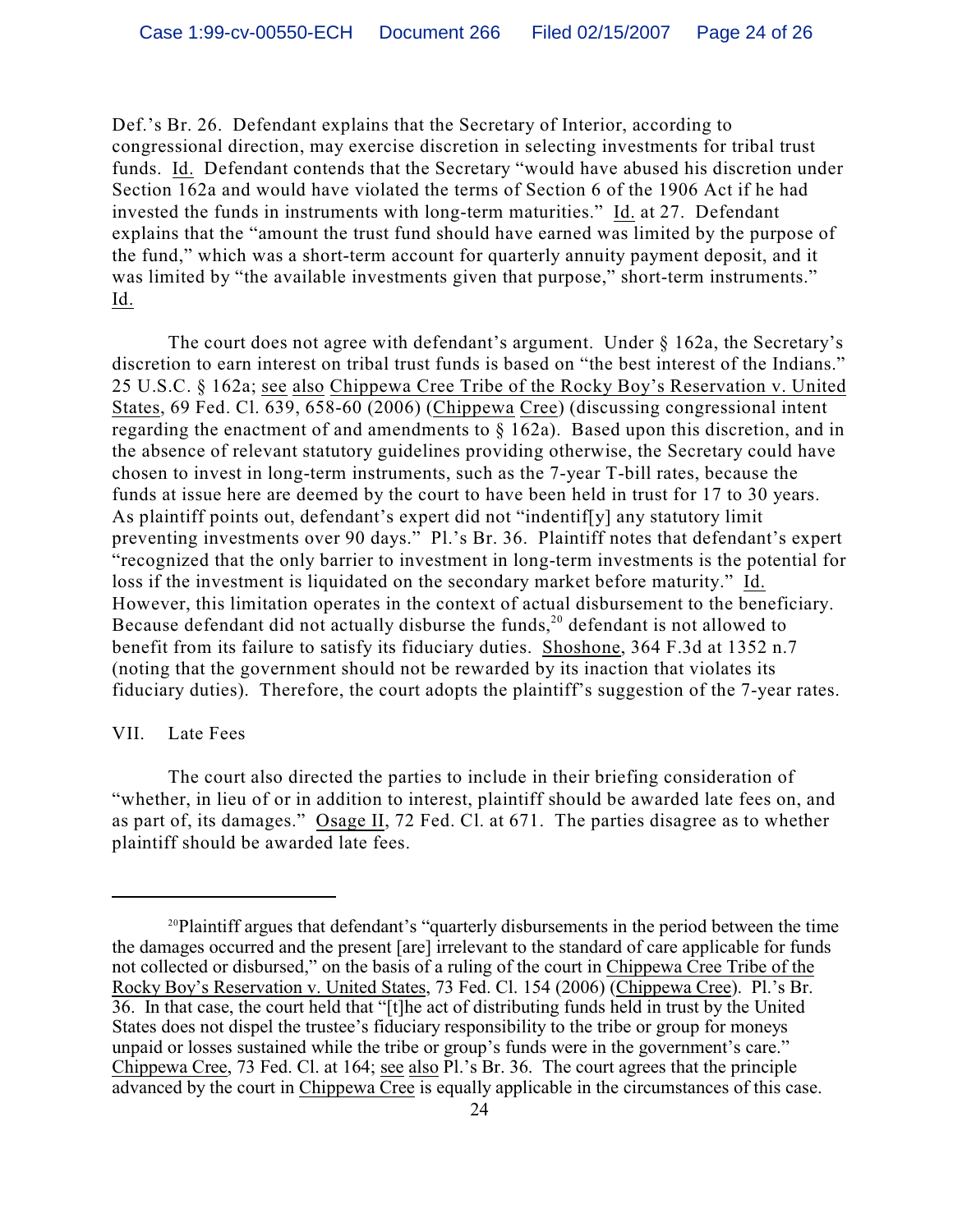Plaintiff argues that it "is entitled to late fees in addition to interest, but not [to] penalties." Pl.'s Br. 38 (capitalized in original). Because there are outstanding uncollected royalties for Tranche One leases, plaintiff contends that it is entitled to late fees under § 183.13(c). Id. at 39. Plaintiff adopts the government's explanation of the purpose of  $\S$  183.13(a), which is "to encourage timely payment by purchasers or lessees rather than as a means of earning income on the Osage mineral resources." Id. at 40 (citing United States Post Trial Brief 34). Plaintiff contends that "[w]ithout such deterrence, lessees have little incentive to seek out and report the correct royalty values." Id. at 40-41. Accordingly, plaintiff argues that "[f]ailure to collect late fees is a failure to deter underpayment that may otherwise be undetectable." Id. at 41. Plaintiff argues that because the defendant's duty to collect late fees is "distinct from the obligation to invest trust funds," the remedies for each are also distinct. Id. Plaintiff asserts that an inappropriate overlap of interest and late fees damages would result if defendant is "allowed to 'dip into' outstanding late fees to pay its liability for failure to invest uncollected funds." Id.

Defendant challenges plaintiff's entitlement to late fees. Def.'s Br. 29. Defendant contends that an award of late fees would "amount to a windfall on the uncollected funds and would not further the purpose of the Osage Regulations, which is to impose a penalty or sanction so as to encourage timely oil royalty payments." Id. Defendant distinguishes itself from the party responsible for paying the late fees. Defendant asserts that "the purpose of the late fee provision was to encourage timely payment from the parties owing royalties, that is, from the lessees or purchasers, not from [d]efendant." Id. at 30. Defendant also argues that the imposition of late fees on defendant would not serve the purpose of encouraging "prompt payment by the lessees or purchasers of the deficient royalty payments only now that have been ruled to be as due and owing from Defendant." Id. Defendant asserts that "it is not part of the purpose of the late fee provision to provide the Tribe with the lost value of the unpaid funds between the date the payment was due and when it was actually paid." Id.

The court agrees with defendant. The court believes that the Osage Tribe has, in effect, conceded the point by its adoption of defendant's explanation of the purpose of § 183.13(a). Pl.'s Br. 39, 40 (concluding that "[t]he natural reading of  $\lceil \S 183.13(a) \rceil$  is that a lessee or purchaser must pay royalties in full on time or be charged a late fee" and stating the purpose "is intended to deter underpayment by lessees"). A judgment by this court awarding late fees could not vindicate the purpose of the regulation, which is apparently intended to influence the behavior of purchasers and lessees – persons and entities not before the court. Furthermore, given the court's view that the Osage Tribe is entitled to the present value of royalties unpaid, the imposition of a late fee award could be viewed as a recovery that exceeds the purpose of damages for breach of trust, that is "to place the beneficiary in the position in which it would have been absent a breach." Warm Springs, 248 F.3d at 1371. Therefore, plaintiff is not entitled to an award of late fees.

VIII. Conclusion